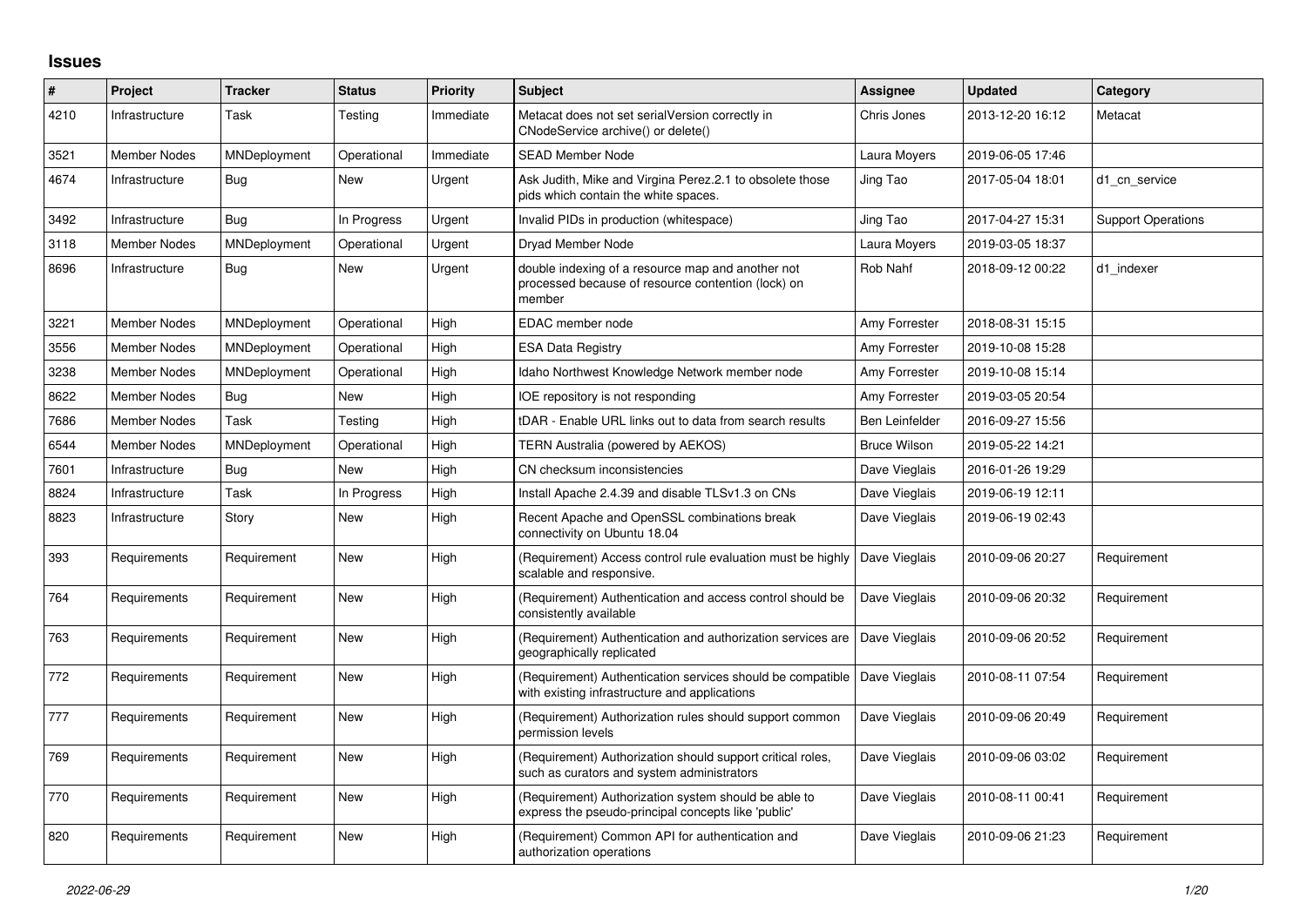| #    | Project             | <b>Tracker</b> | <b>Status</b> | <b>Priority</b> | <b>Subject</b>                                                                                                                                             | Assignee      | <b>Updated</b>   | Category                |
|------|---------------------|----------------|---------------|-----------------|------------------------------------------------------------------------------------------------------------------------------------------------------------|---------------|------------------|-------------------------|
| 390  | Requirements        | Requirement    | <b>New</b>    | High            | (Requirement) Consistent mechanism for identifying users                                                                                                   | Dave Vieglais | 2010-09-06 20:50 | Requirement             |
| 391  | Requirements        | Requirement    | New           | High            | (Requirement) Enable different classes of users<br>commensurate with their roles.                                                                          | Dave Vieglais | 2010-09-06 20:51 | Requirement             |
| 384  | Requirements        | Requirement    | New           | High            | (Requirement) Enable efficient mechanisms for users to<br>discover content                                                                                 | Dave Vieglais | 2010-09-06 03:58 | d1 common java          |
| 392  | Requirements        | Requirement    | <b>New</b>    | High            | (Requirement) Identity and access control should be<br>interoperable across datanets                                                                       | Dave Vieglais | 2010-09-06 20:31 | Requirement             |
| 768  | Requirements        | Requirement    | New           | High            | (Requirement) Need default authz policies that resolve<br>problems associated with inaccessible principals                                                 | Dave Vieglais | 2010-08-11 00:34 | Requirement             |
| 822  | Requirements        | Requirement    | New           | High            | (Requirement) Object access and manipulation should be<br>responsive                                                                                       | Dave Vieglais | 2010-09-06 20:27 | d1 common java          |
| 821  | Requirements        | Requirement    | <b>New</b>    | High            | (Requirement) Sponsor required functionality                                                                                                               | Dave Vieglais | 2010-09-06 03:28 | d1_common_java          |
| 318  | Requirements        | Requirement    | <b>New</b>    | High            | (Requirement) Sponsor required Y1 functionality                                                                                                            | Dave Vieglais | 2010-09-06 03:24 | d1 common java          |
| 795  | Requirements        | Requirement    | New           | High            | (Requirement) System must support revocation of user<br>permissions                                                                                        | Dave Vieglais | 2010-08-29 20:45 | Requirement             |
| 411  | Requirements        | Requirement    | New           | High            | (Requirement) The infrastructure must survive destruction of<br>one or more data storage nodes                                                             | Dave Vieglais | 2010-09-06 03:10 | d1_common_java          |
| 765  | Requirements        | Requirement    | <b>New</b>    | High            | (Requirement) Tools can access an API for authn and authz                                                                                                  | Dave Vieglais | 2010-09-06 20:30 | Requirement             |
| 762  | Requirements        | Requirement    | New           | High            | (Requirement) User identities can be derived from existing<br>institutional directory services                                                             | Dave Vieglais | 2010-09-06 03:01 | Requirement             |
| 771  | Requirements        | Requirement    | New           | High            | (Requirement) User identities should have simple string<br>serializations that express both the user identity and<br>namespace from which it is drawn      | Dave Vieglais | 2010-09-06 03:12 | Requirement             |
| 761  | Requirements        | Requirement    | New           | High            | (Requirement) Users can specify authorization rules for data<br>objects, science metadata objects, and process artifacts<br>separately                     | Dave Vieglais | 2010-09-06 03:06 | Requirement             |
| 767  | Requirements        | Requirement    | New           | High            | (Requirement) Users need to be able to express embargo<br>rules for data                                                                                   | Dave Vieglais | 2010-08-11 00:16 | Requirement             |
| 766  | Requirements        | Requirement    | New           | High            | (Requirement) Users should be able to easily assign proxy<br>privileges to other users and to systems acting on their<br>behalf for limited time durations | Dave Vieglais | 2010-08-11 00:11 | Requirement             |
| 8076 | Infrastructure      | <b>Bug</b>     | <b>New</b>    | High            | sysmeta can not be retrieved for some objects                                                                                                              | Dave Vieglais | 2017-04-22 01:54 | dataone-cn-rest-service |
| 8195 | Infrastructure      | <b>Bug</b>     | In Progress   | High            | Tomcat out of memory error                                                                                                                                 | Dave Vieglais | 2017-12-26 20:01 |                         |
| 8173 | Infrastructure      | Story          | New           | High            | add checks for retrograde systemMetadata changes                                                                                                           | Jing Tao      | 2018-01-17 18:38 | d1_indexer              |
| 8867 | CN REST             | Bug            | New           | High            | CNCore.listChecksumAlgorithms() returns incorrect list                                                                                                     | Jing Tao      | 2020-08-06 00:06 | d1_cn_rest              |
| 8500 | Infrastructure      | Bug            | New           | High            | Geohash not calculated properly                                                                                                                            | Jing Tao      | 2018-03-14 17:06 | d1 indexer              |
| 3554 | <b>Member Nodes</b> | MNDeployment   | Operational   | High            | <b>KNB</b>                                                                                                                                                 | Jing Tao      | 2018-08-31 15:16 |                         |
| 8722 | Infrastructure      | Bug            | New           | High            | Object in search index but systemmetadata is not available.                                                                                                | Jing Tao      | 2018-10-03 17:48 |                         |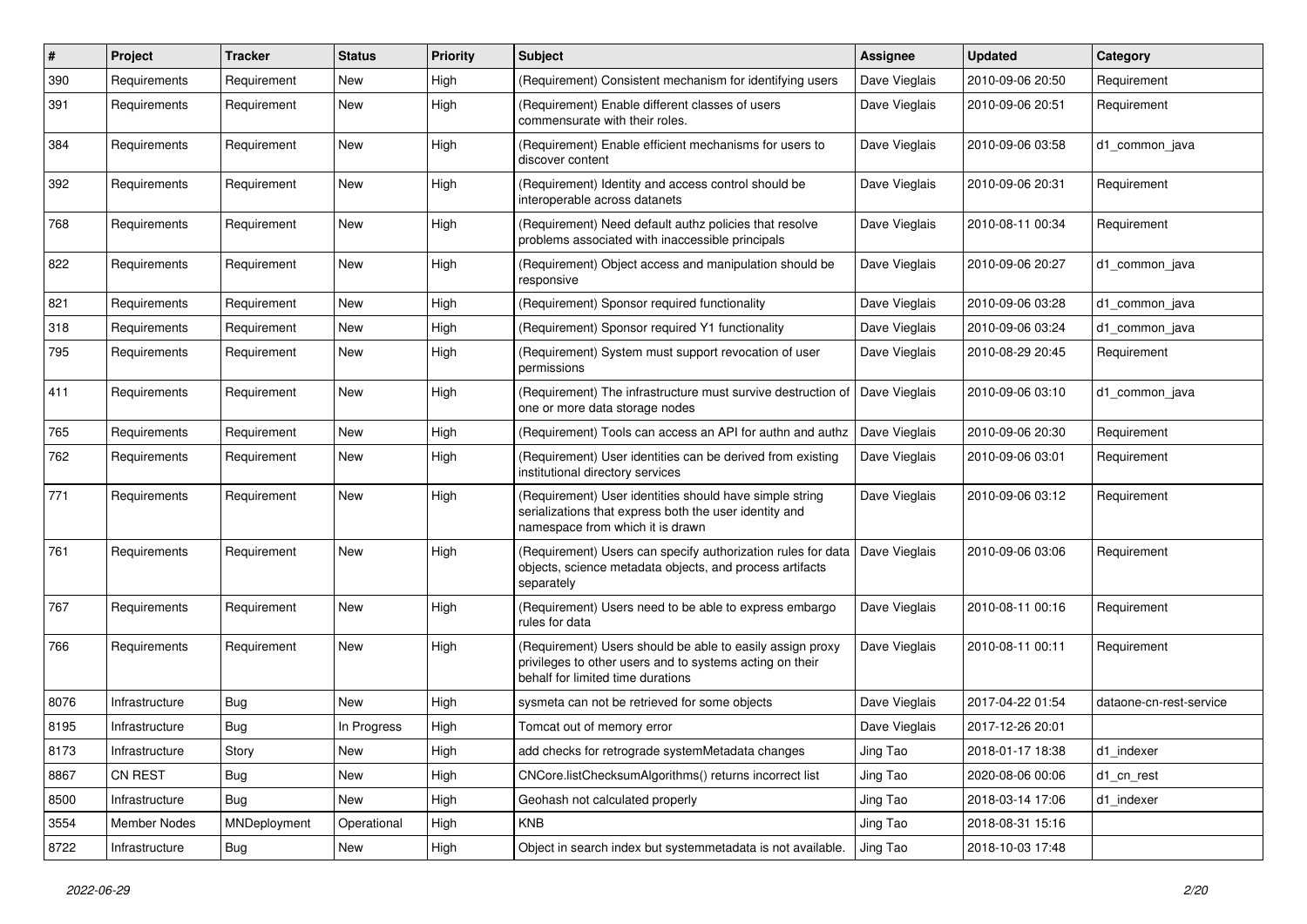| $\#$ | Project             | <b>Tracker</b>      | <b>Status</b> | <b>Priority</b> | <b>Subject</b>                                                                       | <b>Assignee</b> | <b>Updated</b>   | Category                    |
|------|---------------------|---------------------|---------------|-----------------|--------------------------------------------------------------------------------------|-----------------|------------------|-----------------------------|
| 8026 | Infrastructure      | Task                | Testing       | High            | Portal reaches the maximum capacity in a pool                                        | Jing Tao        | 2017-03-14 00:36 | d1 portal servlet           |
| 8829 | <b>Member Nodes</b> | Task                | New           | High            | get DKAN connected to GMN                                                            | John Evans      | 2019-09-03 13:24 |                             |
| 3558 | <b>Member Nodes</b> | MNDeployment        | Operational   | High            | <b>CDL Merritt</b>                                                                   | Laura Moyers    | 2018-08-23 17:05 |                             |
| 7046 | Member Nodes        | Task                | New           | High            | Certificate DC=org, DC=dataone, CN=osu.piscoweb.org<br>expires in Prod environment   | Laura Moyers    | 2015-04-20 16:54 |                             |
| 3664 | <b>Member Nodes</b> | MNDeployment        | New           | High            | Landcare Research New Zealand                                                        | Laura Moyers    | 2015-11-19 19:39 |                             |
| 3232 | <b>Member Nodes</b> | MNDeployment        | Operational   | High            | LTER-EUROPE                                                                          | Laura Moyers    | 2018-11-21 16:58 |                             |
| 6853 | <b>Member Nodes</b> | MNDeployment        | New           | High            | OBIS (Ocean Biogeographic Information System)                                        | Laura Moyers    | 2015-11-19 17:46 |                             |
| 3553 | <b>Member Nodes</b> | MNDeployment        | Operational   | High            | <b>PISCO</b>                                                                         | Laura Moyers    | 2018-01-10 01:13 |                             |
| 3555 | <b>Member Nodes</b> | MNDeployment        | Operational   | High            | <b>SANParks</b>                                                                      | Laura Moyers    | 2018-05-09 21:19 |                             |
| 6485 | <b>Member Nodes</b> | MNDeployment        | Operational   | High            | The Digital Archaeology Record (tDAR)                                                | Laura Moyers    | 2019-10-09 02:24 |                             |
| 6548 | Member Nodes        | <b>MNDeployment</b> | Operational   | High            | <b>R2R Repository</b>                                                                | Monica Ihli     | 2018-07-26 13:49 |                             |
| 3675 | Infrastructure      | <b>Bug</b>          | New           | High            | package relationships not available for archived objects                             | Rob Nahf        | 2018-09-21 21:01 | d1 indexer                  |
| 8525 | Infrastructure      | Story               | In Progress   | High            | timeout exceptions thrown from Hazelcast disable<br>synchronization                  | Rob Nahf        | 2018-11-16 17:32 | d1_synchronization          |
| 592  | Requirements        | Requirement         | New           | High            | DataONE needs to synchronize metadata between MNs and   Robert Waltz<br><b>CNs</b>   |                 | 2010-09-06 02:28 | d1 cn service               |
| 7740 | Python GMN          | Bug                 | New           | High            | GMN fails to write system metadata during a refresh under<br>unknown conditions      | Roger Dahl      | 2016-04-14 14:56 |                             |
| 7738 | Python GMN          | Bug                 | New           | High            | GMN perpetually retries system metadata updates after<br>failures                    | Roger Dahl      | 2016-04-14 14:26 |                             |
| 7651 | Python GMN          | Bug                 | New           | High            | GMN returns two different dateSysMetadataModified<br>dateTime stamps for same object | Roger Dahl      | 2016-04-14 14:17 |                             |
| 1556 | Infrastructure      | Task                | In Progress   | High            | Interns mailing list                                                                 |                 | 2011-05-12 23:02 |                             |
| 8655 | Infrastructure      | <b>Bug</b>          | New           | High            | Synchronization died with OOM                                                        |                 | 2018-07-13 11:24 |                             |
| 7919 | Infrastructure      | <b>Bug</b>          | <b>New</b>    | High            | unloadable system metadata in CNs by Hazelcast                                       |                 | 2016-11-01 19:30 | Metacat                     |
| 3906 | Member Nodes        | Task                | <b>New</b>    | High            | Update malformed Resource Maps                                                       |                 | 2013-08-09 17:50 |                             |
| 3768 | Infrastructure      | Task                | New           | Normal          | Add canonical DataONE description paper to citing<br>DataONE web-page                | Amber Budden    | 2013-05-16 22:20 | <b>Community Engagement</b> |
| 8254 | Member Nodes        | MNDeployment        | Planning      | Normal          | ABDS - Arctic Biodiversity Data Service (CAFF)                                       | Amy Forrester   | 2019-09-17 14:31 |                             |
| 8522 | Member Nodes        | Task                | In Progress   | Normal          | <b>CAFF: MN Communications</b>                                                       | Amy Forrester   | 2018-04-11 14:48 |                             |
| 8523 | Member Nodes        | Task                | In Progress   | Normal          | CAFF: Technical Requirements & Design Planning                                       | Amy Forrester   | 2018-06-14 14:21 |                             |
| 8544 | Member Nodes        | MNDeployment        | Operational   | Normal          | Chinese Ecosystem Research Network                                                   | Amy Forrester   | 2018-12-04 14:56 |                             |
| 8645 | Member Nodes        | Task                | New           | Normal          | (Cyverse) Mutual acceptance                                                          | Amy Forrester   | 2018-07-05 14:26 |                             |
| 8633 | Member Nodes        | Task                | In Progress   | Normal          | DAAC: Re-Training & Re-Deployment Planning                                           | Amy Forrester   | 2018-07-02 14:53 |                             |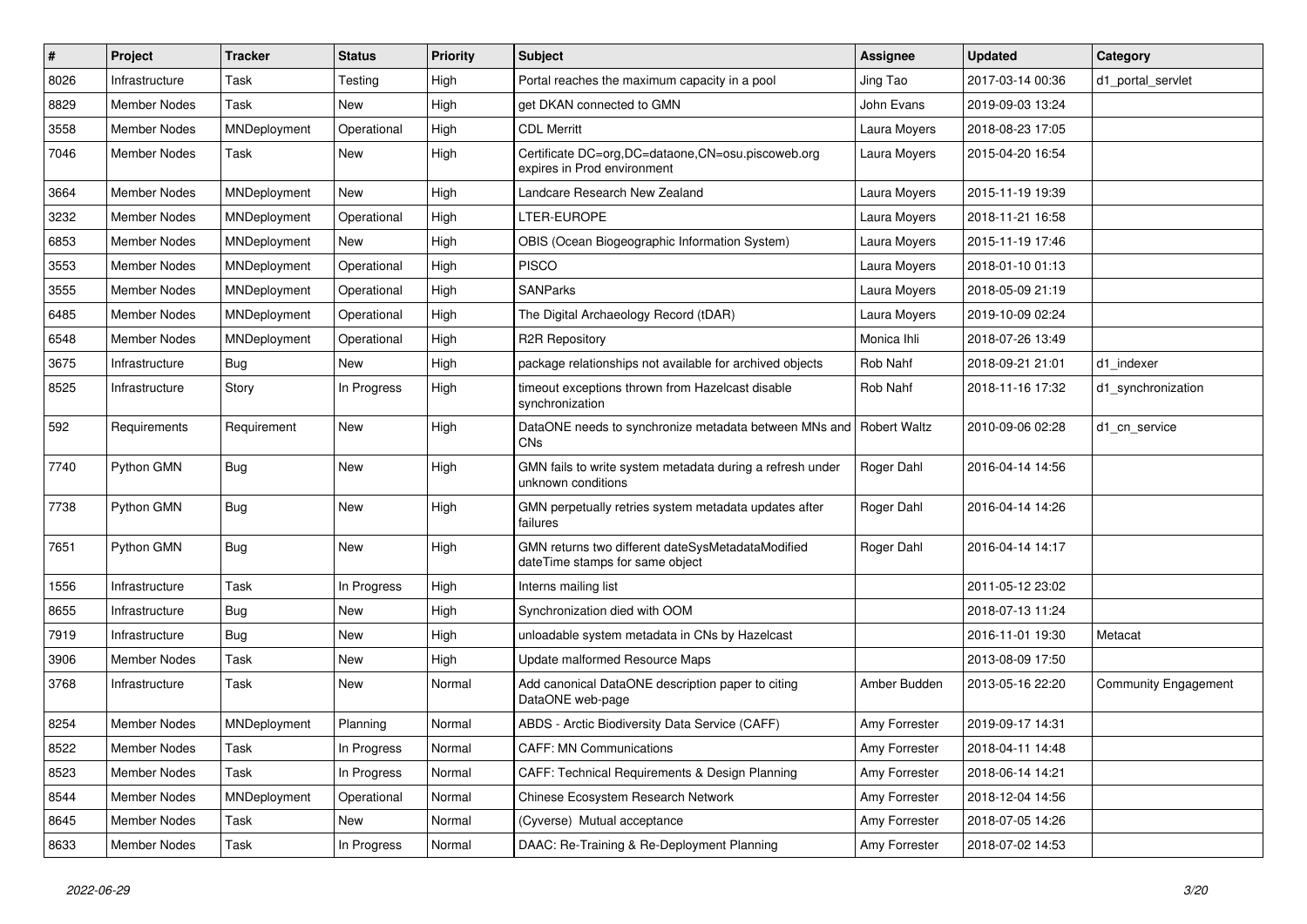| #    | Project             | <b>Tracker</b> | <b>Status</b> | <b>Priority</b> | Subject                                                                   | Assignee             | <b>Updated</b>   | Category               |
|------|---------------------|----------------|---------------|-----------------|---------------------------------------------------------------------------|----------------------|------------------|------------------------|
| 8358 | <b>Member Nodes</b> | Story          | In Progress   | Normal          | Discovery & Planning (CAFF)                                               | Amy Forrester        | 2018-04-06 14:56 |                        |
| 5899 | <b>Member Nodes</b> | Task           | New           | Normal          | GBIF: Create news item                                                    | Amy Forrester        | 2019-01-24 17:10 |                        |
| 7986 | <b>Member Nodes</b> | Task           | New           | Normal          | GINA: Configure SSL Certificates for Production                           | Amy Forrester        | 2018-08-31 15:22 |                        |
| 7979 | Member Nodes        | Task           | New           | Normal          | GINA: Configure SSL Certificates for Testing Environment                  | Amy Forrester        | 2018-08-31 15:23 |                        |
| 4700 | <b>Member Nodes</b> | MNDeployment   | Operational   | Normal          | IARC (International Arctic Research Center) Data Archive                  | Amy Forrester        | 2019-10-08 15:20 |                        |
| 8728 | Member Nodes        | Task           | In Progress   | Normal          | Initial Communications (NCAR)                                             | Amy Forrester        | 2018-10-04 17:24 |                        |
| 3687 | <b>Member Nodes</b> | MNDeployment   | Operational   | Normal          | Montana State University Institute on Ecosystems                          | Amy Forrester        | 2019-10-08 15:29 |                        |
| 8259 | <b>Member Nodes</b> | MNDeployment   | New           | Normal          | Neotoma Paleoecology Database                                             | Amy Forrester        | 2018-04-09 21:14 |                        |
| 8535 | <b>Member Nodes</b> | Story          | In Progress   | Normal          | Neotoma: Story: Discovery & Planning                                      | Amy Forrester        | 2018-04-09 21:14 |                        |
| 6957 | <b>Member Nodes</b> | MNDeployment   | Operational   | Normal          | NRDC - Nevada Research Data Center                                        | Amy Forrester        | 2019-10-08 18:39 |                        |
| 3559 | <b>Member Nodes</b> | MNDeployment   | Operational   | Normal          | ONEShare                                                                  | Amy Forrester        | 2019-09-03 16:40 |                        |
| 8378 | Member Nodes        | Task           | In Progress   | Normal          | (OTS) replicate data                                                      | Amy Forrester        | 2018-07-31 18:49 |                        |
| 3201 | Member Nodes        | MNDeployment   | Operational   | Normal          | Taiwan Forestry Research Institute                                        | Amy Forrester        | 2019-10-08 15:26 |                        |
| 8244 | <b>Member Nodes</b> | Story          | New           | Normal          | Upgrade Member Node to current version of Metacat (IOE)                   | Amy Forrester        | 2018-01-25 15:36 |                        |
| 3115 | Infrastructure      | Task           | New           | Normal          | Get R client into working state.                                          | <b>Andrew Pippin</b> | 2012-08-02 17:32 |                        |
| 3114 | Infrastructure      | Task           | In Progress   | Normal          | Release D1_CLIENT_CLI and prepare for version 2                           | <b>Andrew Pippin</b> | 2012-08-02 17:27 |                        |
| 2642 | Infrastructure      | Task           | In Progress   | Normal          | Try installing GMN according to the setup instructions                    | <b>Andrew Pippin</b> | 2012-07-06 16:25 | d1_mn_GMN              |
| 3357 | Infrastructure      | Task           | New           | Normal          | Address ISet iterator bug that only iterates over a subset of<br>the ISet | Ben Leinfelder       | 2012-12-12 16:54 | Metacat                |
| 2492 | Infrastructure      | Task           | <b>New</b>    | Normal          | Add status page for given {pid}                                           | Ben Leinfelder       | 2012-03-15 02:02 | d1_monitor             |
| 3466 | Infrastructure      | Task           | New           | Normal          | Add synthetic key to systemMetadata table                                 | Ben Leinfelder       | 2013-01-08 18:30 |                        |
| 3209 | <b>Member Nodes</b> | MNDeployment   | Deferred      | Normal          | Avian Knowledge Network/Cornell Laboratory of Ornithology                 | Ben Leinfelder       | 2016-06-17 19:31 |                        |
| 3612 | Infrastructure      | Task           | New           | Normal          | CN SystemMetadata has incomplete obsoletedBy<br>information               | Ben Leinfelder       | 2013-03-08 17:43 | Environment.Production |
| 3210 | Member Nodes        | Task           | New           | Normal          | Collect application metadata for the AKN member node                      | Ben Leinfelder       | 2013-01-08 19:23 |                        |
| 3220 | <b>Member Nodes</b> | Task           | In Progress   | Normal          | contact iEcolab to determine possible MN role                             | Ben Leinfelder       | 2013-10-01 17:53 |                        |
| 2343 | Infrastructure      | Task           | New           | Normal          | Convert style sheets to separate product                                  | Ben Leinfelder       | 2012-02-15 17:43 |                        |
| 3046 | Infrastructure      | Task           | In Progress   | Normal          | Create utility to update ORE maps with invalid date formats               | Ben Leinfelder       | 2012-08-14 23:41 |                        |
| 2168 | <b>CN REST</b>      | Task           | New           | Normal          | Design UI for identity validation                                         | Ben Leinfelder       | 2015-01-19 22:59 |                        |
| 1479 | CN REST             | Task           | In Progress   | Normal          | Design web UI for validating newly created identities                     | Ben Leinfelder       | 2015-01-19 22:59 |                        |
| 3468 | Infrastructure      | Task           | New           | Normal          | Explore how CN.listObject can effectively use<br>auto-incremented key     | Ben Leinfelder       | 2013-01-08 18:35 | Documentation          |
| 3219 | Member Nodes        | MNDeployment   | New           | Normal          | iEcolab member node                                                       | Ben Leinfelder       | 2015-11-19 18:01 |                        |
| 3465 | Infrastructure      | Task           | New           | Normal          | Improve Metacat listObject slicing                                        | Ben Leinfelder       | 2013-01-08 18:54 | Metacat                |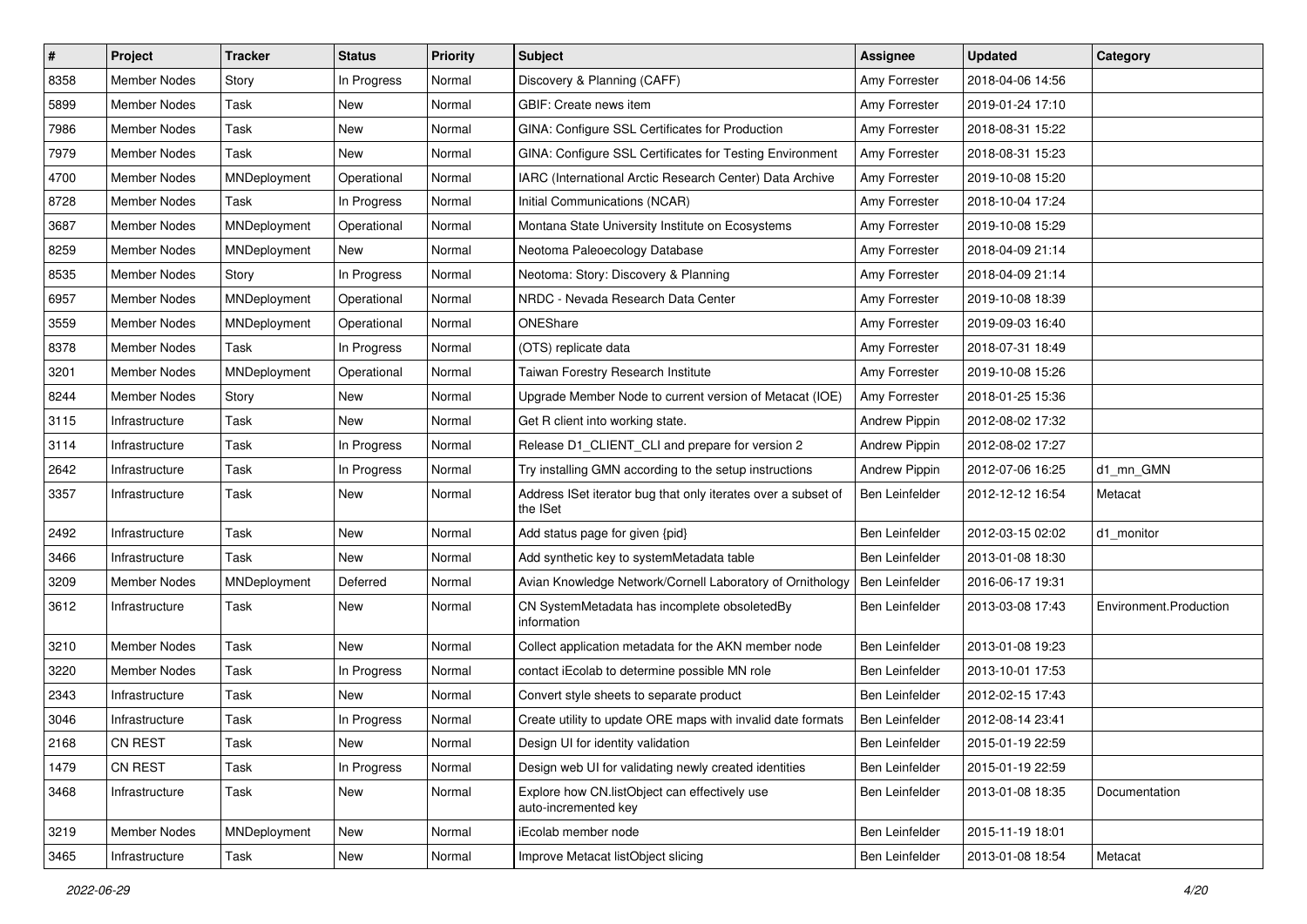| $\vert$ # | Project             | <b>Tracker</b> | <b>Status</b> | <b>Priority</b> | <b>Subject</b>                                                                                            | Assignee              | <b>Updated</b>   | Category                  |
|-----------|---------------------|----------------|---------------|-----------------|-----------------------------------------------------------------------------------------------------------|-----------------------|------------------|---------------------------|
| 3605      | Member Nodes        | Task           | New           | Normal          | Install a new Metacat instance for the Avian Knowledge<br>Network (AKN) member node                       | <b>Ben Leinfelder</b> | 2013-02-21 16:20 |                           |
| 3047      | Infrastructure      | Bug            | In Progress   | Normal          | Metacat allows whitespace in Identifiers                                                                  | <b>Ben Leinfelder</b> | 2018-11-13 21:44 |                           |
| 3626      | Infrastructure      | Task           | <b>New</b>    | Normal          | Metacat should use correct object format for ESRI profile<br>metadata                                     | Ben Leinfelder        | 2013-02-27 23:56 | Metacat                   |
| 3467      | Infrastructure      | Task           | New           | Normal          | MN.listObject should use auto-incremented key                                                             | <b>Ben Leinfelder</b> | 2013-01-08 18:31 | Metacat                   |
| 3374      | <b>Member Nodes</b> | Task           | New           | Normal          | Move kepler-library.org Metacat to new server                                                             | Ben Leinfelder        | 2012-11-08 00:31 |                           |
| 8069      | Infrastructure      | Bug            | New           | Normal          | Name from ORCID incorrectly parsed                                                                        | Ben Leinfelder        | 2017-04-12 20:28 | d1 portal servlet         |
| 3635      | Infrastructure      | Task           | <b>New</b>    | Normal          | Phase two Morpho implementation                                                                           | Ben Leinfelder        | 2013-03-25 22:49 |                           |
| 3109      | Infrastructure      | Task           | In Progress   | Normal          | PISCO/LTER revision history with SBC documents                                                            | <b>Ben Leinfelder</b> | 2012-07-31 01:34 |                           |
| 3211      | <b>Member Nodes</b> | MNDeployment   | New           | Normal          | Taiwan Ecological Research Network member node                                                            | <b>Ben Leinfelder</b> | 2014-02-20 21:58 |                           |
| 3597      | <b>Member Nodes</b> | Task           | New           | Normal          | The Avian Knolwedge Network (AKN) and Cornell Lab of<br>Ornithology eBird should be distinct Member Nodes | Ben Leinfelder        | 2014-04-23 01:32 |                           |
| 3625      | Infrastructure      | Task           | <b>New</b>    | Normal          | Update existing SANParks doctype="metadata" objects to<br>new ESRI/FGDC objectFormatId                    | Ben Leinfelder        | 2013-02-27 23:44 | Environment.Production    |
| 3868      | <b>Member Nodes</b> | Task           | In Progress   | Normal          | Verify TFRI node is running NTP                                                                           | <b>Ben Leinfelder</b> | 2013-08-05 17:25 |                           |
| 5455      | <b>Member Nodes</b> | Task           | In Progress   | Normal          | Contact Line Pouchard to re-open discussion about PURL<br>as a potential MN                               | <b>Bruce Wilson</b>   | 2015-11-19 19:17 |                           |
| 1035      | Infrastructure      | Task           | In Progress   | Normal          | Develop reference architecture documents                                                                  | <b>Bruce Wilson</b>   | 2011-03-03 19:26 | Documentation             |
| 3964      | <b>Member Nodes</b> | MNDeployment   | Deferred      | Normal          | EU BON Member Node                                                                                        | <b>Bruce Wilson</b>   | 2016-10-24 20:49 |                           |
| 5454      | <b>Member Nodes</b> | Task           | <b>New</b>    | Normal          | Evaluate dataverse poential MN                                                                            | <b>Bruce Wilson</b>   | 2014-05-29 19:30 |                           |
| 6379      | Member Nodes        | MNDeployment   | New           | Normal          | <b>ICMBio</b>                                                                                             | <b>Bruce Wilson</b>   | 2015-11-19 17:21 |                           |
| 6708      | <b>Member Nodes</b> | MNDeployment   | Operational   | Normal          | NEON - National Ecological Observatory Network                                                            | <b>Bruce Wilson</b>   | 2019-06-06 19:52 |                           |
| 5457      | <b>Member Nodes</b> | MNDeployment   | <b>New</b>    | Normal          | NSIDC- National Snow and Ice Data Center                                                                  | <b>Bruce Wilson</b>   | 2018-04-10 19:12 |                           |
| 3260      | <b>Member Nodes</b> | Task           | New           | Normal          | Scope out the implementation of a CitSci.org MN                                                           | Bruce Wilson          | 2012-09-20 20:51 |                           |
| 3905      | Infrastructure      | Task           | In Progress   | Normal          | Sort out shell logins for splunk system                                                                   | <b>Bruce Wilson</b>   | 2013-08-23 13:27 | <b>Support Operations</b> |
| 8754      | Infrastructure      | Task           | New           | Normal          | Add EML 2.2 to CN formats list                                                                            | <b>Bryce Mecum</b>    | 2018-12-19 00:54 |                           |
| 8753      | Infrastructure      | Task           | <b>New</b>    | Normal          | Add support for EML 2.2 (indexing, view)                                                                  | <b>Bryce Mecum</b>    | 2018-12-19 00:54 |                           |
| 8755      | Infrastructure      | Task           | New           | Normal          | Expand EML indexing support for EML 2.2                                                                   | <b>Bryce Mecum</b>    | 2019-08-15 01:50 |                           |
| 8775      | Infrastructure      | Task           | In Progress   | Normal          | Make taxonomic rank fields in Solr index non-case-sensitive                                               | <b>Bryce Mecum</b>    | 2019-03-11 23:35 |                           |
| 8574      | Search UI           | Story          | <b>New</b>    | Normal          | PANGAEA Temporary Fix: SID only in Data Citation                                                          | <b>Bryce Mecum</b>    | 2018-05-01 01:45 |                           |
| 8189      | Infrastructure      | Decision       | New           | Normal          | Proposal to change the roles mapped to the origin Solr field<br>for ISO docs                              | <b>Bryce Mecum</b>    | 2017-12-20 01:28 |                           |
| 7754      | Search UI           | Story          | In Progress   | Normal          | Support for XSL transform of various metadata formats                                                     | <b>Bryce Mecum</b>    | 2018-05-17 14:18 | MetacatUI                 |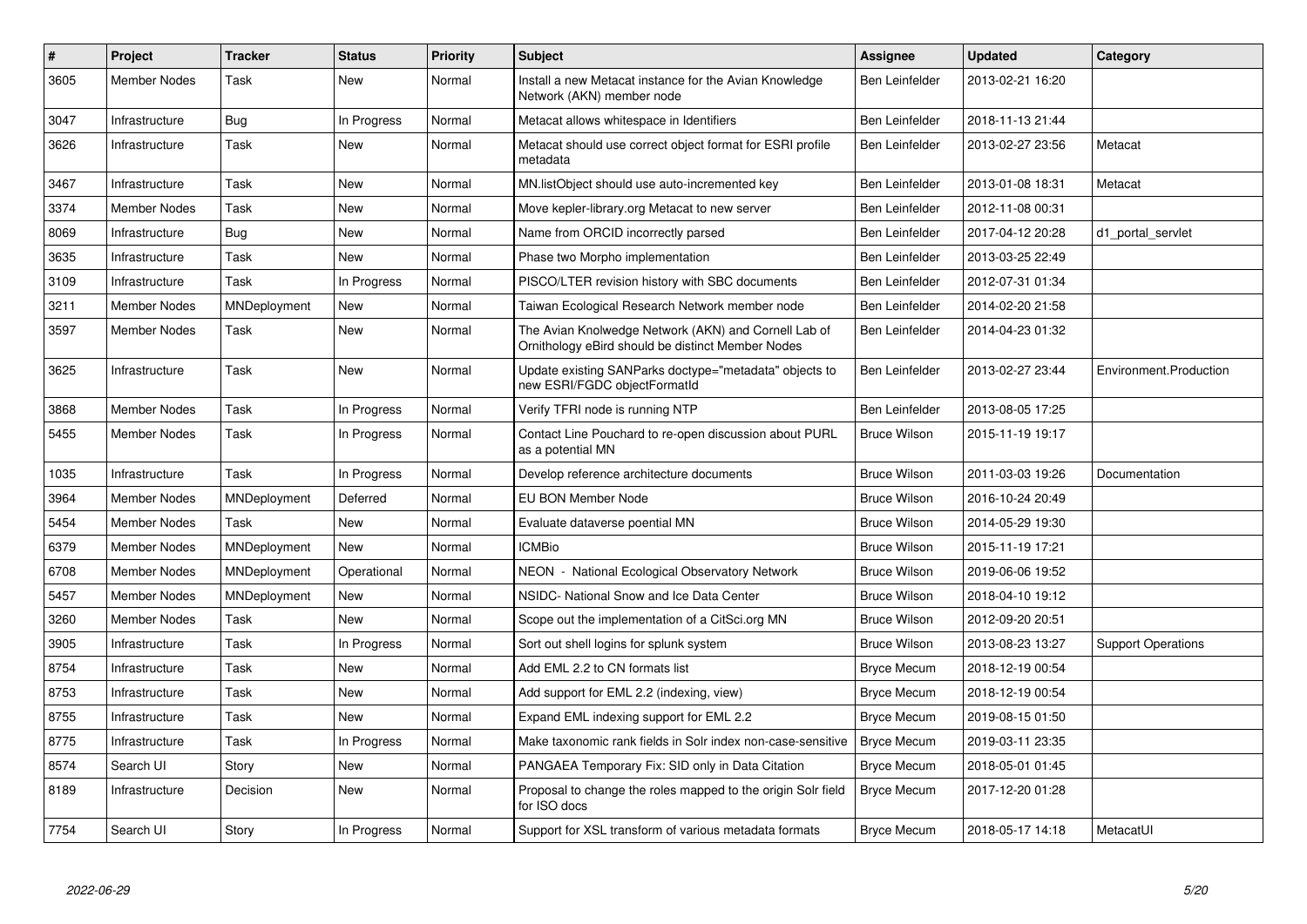| $\#$ | Project        | <b>Tracker</b> | <b>Status</b> | <b>Priority</b> | <b>Subject</b>                                                                                                                     | Assignee           | <b>Updated</b>   | Category               |
|------|----------------|----------------|---------------|-----------------|------------------------------------------------------------------------------------------------------------------------------------|--------------------|------------------|------------------------|
| 8858 | Infrastructure | Task           | New           | Normal          | Update CN Apache configs in version control with directives<br>to support sitemaps                                                 | <b>Bryce Mecum</b> | 2020-02-24 19:26 |                        |
| 4147 | Infrastructure | Task           | In Progress   | Normal          | Modify d1 spatial reporter.py to produce custom JSON<br>output                                                                     | Chris Brumgard     | 2014-03-31 17:41 | d1 cn tools            |
| 3978 | Infrastructure | Task           | In Progress   | Normal          | Add a CN reporting script that summarizes spatial data for<br>the dashboard                                                        | Chris Jones        | 2014-03-31 17:41 | d1_dashboard           |
| 8641 | Infrastructure | Bug            | New           | Normal          | Any change to SystemMetadata causes a new replication<br>task to be generated without consideration of the object<br>replicability | Chris Jones        | 2018-07-04 12:28 | d1_replication         |
| 5136 | Infrastructure | Task           | New           | Normal          | Change DNS seetings on all DataONE VMs                                                                                             | Chris Jones        | 2014-05-08 03:16 | Environment.Production |
| 6168 | Infrastructure | Task           | New           | Normal          | CNAuthorization.setRightsHolder() returns 500<br>ServiceFailure                                                                    | Chris Jones        | 2014-08-29 16:01 | d1 cn service          |
| 6250 | Infrastructure | Task           | New           | Normal          | CN methods return 500 ServiceFailure when called with<br>bogus test data and without certificates                                  | Chris Jones        | 2014-08-29 18:59 | d1 cn service          |
| 3419 | Infrastructure | Task           | In Progress   | Normal          | CNRead.describe() does not return Content-Length header                                                                            | Chris Jones        | 2013-02-21 18:41 | Metacat                |
| 6166 | Infrastructure | Task           | New           | Normal          | CNRead.getChecksum() returns Content-Type of text/csv<br>while it should be an xml type                                            | Chris Jones        | 2014-08-29 15:04 | d1_cn_service          |
| 8777 | CN REST        | Task           | <b>New</b>    | Normal          | Configure CN to audit objects greater than 1GB                                                                                     | Chris Jones        | 2019-03-13 20:50 | d1_replication_auditor |
| 5145 | Infrastructure | Feature        | New           | Normal          | Consider including cert subject(s) in NotAuthorized<br>exceptions                                                                  | Chris Jones        | 2014-09-25 17:44 | d1 cn service          |
| 8051 | Infrastructure | Bug            | In Progress   | Normal          | CORS-based CN calls fail using Internet Explorer on<br>Windows                                                                     | Chris Jones        | 2017-03-28 16:35 | dataone-cn-os-core     |
| 3488 | Infrastructure | Task           | New           | Normal          | Create custom merge policy to support managing<br>data/information inconsistency                                                   | Chris Jones        | 2014-03-14 17:27 | Metacat                |
| 7322 | Java Client    | Bug            | Testing       | Normal          | D1Object stores data in memory, causes out of memory<br>errors                                                                     | Chris Jones        | 2015-08-28 00:15 | d1 libclient java      |
| 3658 | DataONE API    | Bug            | New           | Normal          | Deleting objects breaks obsoletes chain traversal                                                                                  | Chris Jones        | 2015-01-19 22:29 |                        |
| 3328 | Infrastructure | Task           | New           | Normal          | Enable a data preview from the search results page                                                                                 | Chris Jones        | 2012-10-23 19:34 | d1 mercury             |
| 3616 | Infrastructure | Task           | New           | Normal          | Enable ServiceMethodRestriction support in Metacat                                                                                 | Chris Jones        | 2013-02-27 16:28 | Metacat                |
| 8756 | <b>CN REST</b> | Story          | New           | Normal          | Ensure replica auditor is effective                                                                                                | Chris Jones        | 2019-01-15 21:00 | d1 replication auditor |
| 8778 | <b>CN REST</b> | Task           | New           | Normal          | Ensure SystemMetadata replica auditing updates are saved<br>and broadcast                                                          | Chris Jones        | 2019-03-12 16:54 | d1 replication auditor |
| 8697 | Member Nodes   | Task           | New           | Normal          | ESSDIVE: anonymous download issue                                                                                                  | Chris Jones        | 2018-09-13 19:40 |                        |
| 5137 | Infrastructure | Task           | New           | Normal          | Fix DataONE CA chain file location in cn-buildout                                                                                  | Chris Jones        | 2014-04-25 15:06 | d1 cn buildout         |
| 7120 | Java Client    | Task           | Testing       | Normal          | Fix DataPackage.insertRelationship() to handle any URI for<br>external identifiers                                                 | Chris Jones        | 2015-06-04 21:48 | d1 libclient java      |
| 5121 | Member Nodes   | Task           | New           | Normal          | Fix DryadDataFile instance documents with no<br>dcterms:creator element                                                            | Chris Jones        | 2014-04-30 19:25 |                        |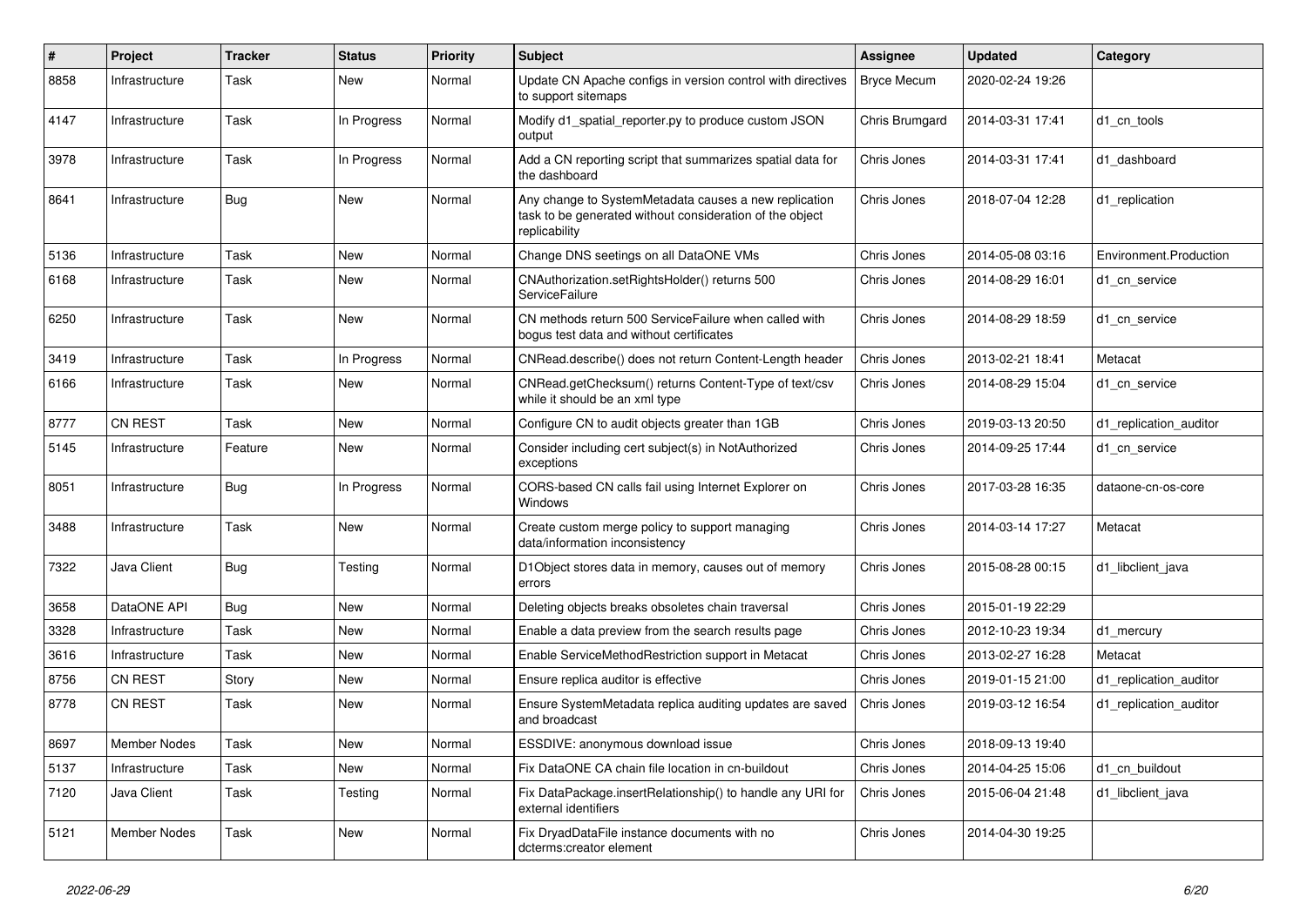| $\#$ | Project        | <b>Tracker</b> | <b>Status</b> | <b>Priority</b> | <b>Subject</b>                                                                                                      | <b>Assignee</b> | <b>Updated</b>   | Category                  |
|------|----------------|----------------|---------------|-----------------|---------------------------------------------------------------------------------------------------------------------|-----------------|------------------|---------------------------|
| 8757 | <b>CN REST</b> | Story          | New           | Normal          | Fix getChecksum() in MNAuditTask to use dynamic<br>checksum algorithms                                              | Chris Jones     | 2019-01-14 19:48 | d1 replication auditor    |
| 3175 | Infrastructure | Task           | New           | Normal          | Include dataoneTypes.xsd in Metacat registered schemas                                                              | Chris Jones     | 2012-10-05 14:23 | Metacat                   |
| 3610 | Infrastructure | Task           | In Progress   | Normal          | Include ESRI-specific FGDC metadata schema in object<br>format list                                                 | Chris Jones     | 2013-07-03 00:23 | Environment.Production    |
| 3509 | Infrastructure | Task           | New           | Normal          | Issue certificates from D1TestIntCA for dev environment<br>nodes, and revoke certificates signed by D1TestCA        | Chris Jones     | 2014-09-24 18:25 | <b>Support Operations</b> |
| 3510 | Infrastructure | Task           | New           | Normal          | Issue certificates from D1TestIntCA for sandbox<br>environment nodes, and revoke certificates signed by<br>D1TestCA | Chris Jones     | 2014-09-24 18:25 | <b>Support Operations</b> |
| 3511 | Infrastructure | Task           | New           | Normal          | Issue certificates from D1TestIntCA for stage environment<br>nodes, and revoke certificates signed by D1TestCA      | Chris Jones     | 2014-09-24 18:25 | <b>Support Operations</b> |
| 2411 | Infrastructure | <b>Bug</b>     | In Progress   | Normal          | knb MNs and CNs allow self-signed certificates to connect                                                           | Chris Jones     | 2014-10-01 22:22 | Environment.Development   |
| 4136 | Infrastructure | Task           | In Progress   | Normal          | Make cosmetic changes to the distribution map                                                                       | Chris Jones     | 2014-03-31 17:41 | d1 dashboard              |
| 3980 | Member Nodes   | Task           | New           | Normal          | Missing content                                                                                                     | Chris Jones     | 2013-09-25 21:48 |                           |
| 3700 | Infrastructure | Bug            | New           | Normal          | MNodeService.replicate will not request new object if<br>existing on MN                                             | Chris Jones     | 2015-01-06 19:43 | Metacat                   |
| 4125 | Infrastructure | Task           | <b>New</b>    | Normal          | Mock up an informational section of the Member Node detail<br>view                                                  | Chris Jones     | 2014-03-31 17:41 | d1 dashboard              |
| 2896 | Infrastructure | Task           | <b>New</b>    | Normal          | Modify the admin DN in createObjectformat script per<br>environment                                                 | Chris Jones     | 2012-10-05 14:23 | d1_cn_buildout            |
| 4211 | Infrastructure | <b>Bug</b>     | New           | Normal          | Potential race condition between archive and replication                                                            | Chris Jones     | 2014-09-25 17:19 | d1 cn service             |
| 4714 | Infrastructure | Task           | In Progress   | Normal          | Refresh client certificate for MN urn:node:TFRI                                                                     | Chris Jones     | 2014-09-24 18:14 | Environment.Production    |
| 4715 | Infrastructure | Task           | In Progress   | Normal          | Refresh client certificate for urn:node:CLOAKN                                                                      | Chris Jones     | 2014-09-24 18:14 |                           |
| 4716 | Infrastructure | Task           | In Progress   | Normal          | refresh client certificate for urn:node:DRYAD                                                                       | Chris Jones     | 2014-09-24 18:14 | Environment.Production    |
| 3864 | Infrastructure | Task           | In Progress   | Normal          | Release CCI 1.2.1 Features                                                                                          | Chris Jones     | 2013-09-12 20:04 | Environment.Production    |
| 4719 | Infrastructure | Task           | In Progress   | Normal          | Replace CN client certificate                                                                                       | Chris Jones     | 2014-09-24 18:14 | Environment.Production    |
| 8640 | Infrastructure | <b>Bug</b>     | New           | Normal          | Replication includes "down" nodes as replication targets                                                            | Chris Jones     | 2018-07-04 11:29 | d1_replication            |
| 8639 | Infrastructure | Story          | New           | Normal          | Replication performance is too slow to service demand                                                               | Chris Jones     | 2018-07-04 11:18 | d1 replication            |
| 5449 | Member Nodes   | Task           | In Progress   | Normal          | Resolve resource map issues for LTER-Europe                                                                         | Chris Jones     | 2014-06-20 17:59 |                           |
| 6394 | Infrastructure | Task           | New           | Normal          | Resolve SSL certificate connection errors for UNM Epscor<br>Tier 4 MN in development                                | Chris Jones     | 2014-09-18 18:39 | <b>Support Operations</b> |
| 7498 | Search UI      | Task           | In Progress   | Normal          | Search UI deployments need to be automated                                                                          | Chris Jones     | 2015-11-21 00:36 | MetacatUI                 |
| 8776 | CN REST        | Task           | New           | Normal          | Set valid replica status to completed                                                                               | Chris Jones     | 2019-03-12 15:57 | d1_replication_auditor    |
| 7466 | Infrastructure | Task           | In Progress   | Normal          | Some objects not accessible on the CN via REST API                                                                  | Chris Jones     | 2015-11-05 16:11 | Metacat                   |
| 4200 | Infrastructure | Task           | New           | Normal          | Update replication.properties with metacat database<br>password after upgrade before starting process daemon        | Chris Jones     | 2013-12-11 20:34 | Environment.Production    |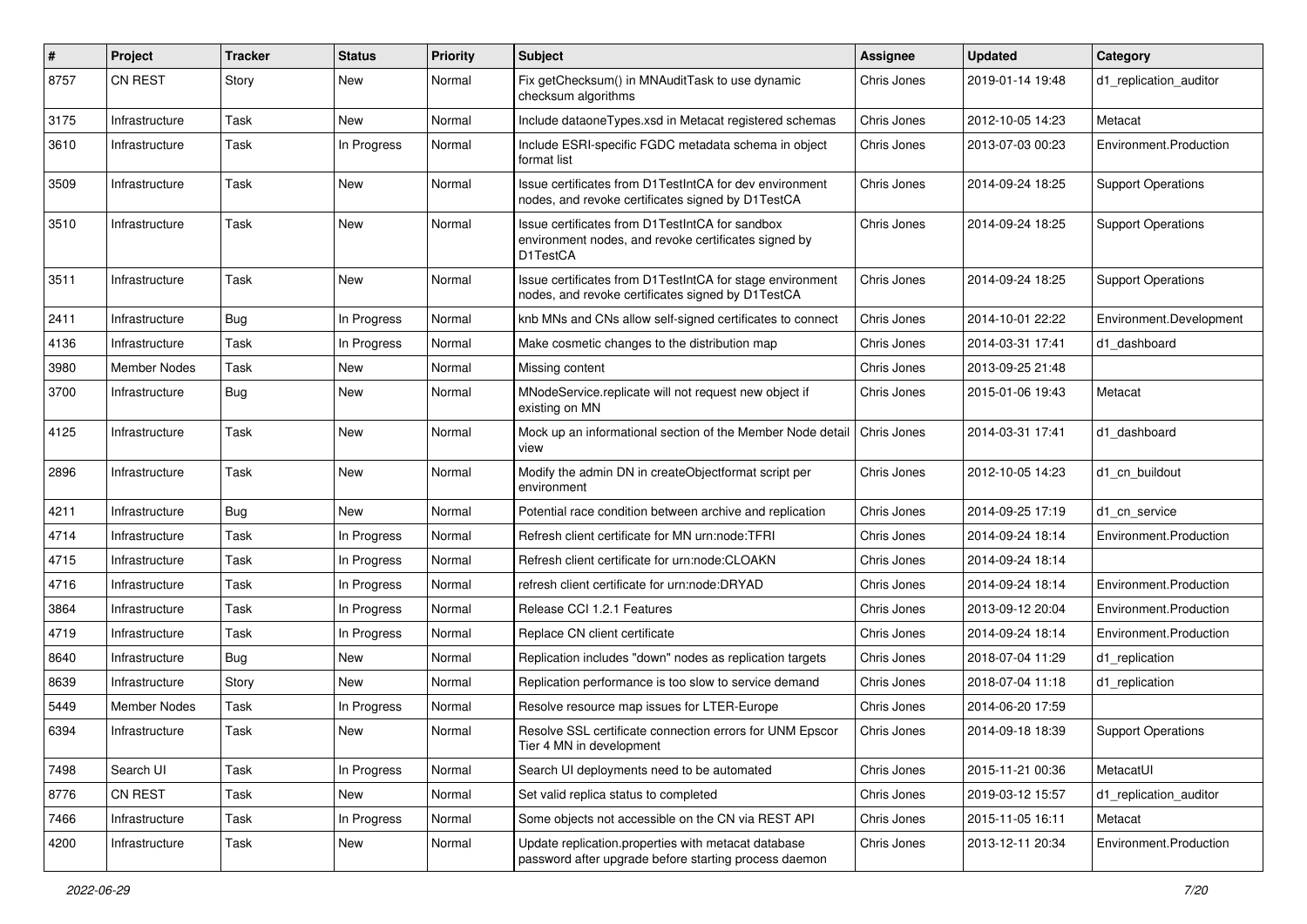| #    | Project                 | <b>Tracker</b> | <b>Status</b> | <b>Priority</b> | <b>Subject</b>                                                                                           | Assignee      | <b>Updated</b>   | Category                  |
|------|-------------------------|----------------|---------------|-----------------|----------------------------------------------------------------------------------------------------------|---------------|------------------|---------------------------|
| 6843 | Infrastructure          | Task           | In Progress   | Normal          | Update the prov instance of the RdfXmlSubprocessor to<br>index renamed and inverse provenance properties | Chris Jones   | 2017-03-28 16:16 | d1_indexer                |
| 7389 | Java Client             | Task           | Testing       | Normal          | V2 D1Object fails to download V1 content                                                                 | Chris Jones   | 2015-09-28 17:50 | d1 libclient java         |
| 5122 | Member Nodes            | Task           | New           | Normal          | Verify/update information in TFRI's node registration                                                    | Chris Jones   | 2014-04-18 16:51 |                           |
| 3878 | Infrastructure          | Task           | New           | Normal          | 4.2.1.1 Missing and Out-of-Date Documentation                                                            | Dave Vieglais | 2014-09-24 18:27 |                           |
| 3881 | Infrastructure          | Task           | New           | Normal          | 4.2.1.4 Definition of Verified User Lacking                                                              | Dave Vieglais | 2014-09-24 18:27 | Documentation             |
| 8236 | Infrastructure          | Task           | New           | Normal          | Acquire ORCID API key under KU membership                                                                | Dave Vieglais | 2018-01-09 02:21 |                           |
| 2344 | Infrastructure          | Task           | New           | Normal          | Add category for Ben's style sheets in Redmine                                                           | Dave Vieglais | 2012-02-15 17:45 | <b>Support Operations</b> |
| 7181 | <b>Python Libraries</b> | Task           | In Progress   | Normal          | add d1_libclient_python implementation                                                                   | Dave Vieglais | 2016-04-21 22:37 | d1 libclient python       |
| 3807 | Infrastructure          | Task           | New           | Normal          | Add documentation for Types.QueryEngineDescription                                                       | Dave Vieglais | 2014-10-02 17:21 | Documentation             |
| 4102 | Infrastructure          | Task           | New           | Normal          | Add expiration policy for CNCore.reserveldentifier()                                                     | Dave Vieglais | 2014-10-02 17:21 | Documentation             |
| 7859 | Infrastructure          | Story          | New           | Normal          | Add formatID for the STL 3d model file format                                                            | Dave Vieglais | 2018-01-17 19:04 |                           |
| 2540 | Infrastructure          | Feature        | In Progress   | Normal          | add generate dentifier() method to MNStorage API                                                         | Dave Vieglais | 2014-10-02 17:54 | Documentation             |
| 8804 | Infrastructure          | Task           | New           | Normal          | Add Idap backup config to cn os-core                                                                     | Dave Vieglais | 2019-05-21 12:32 | dataone-cn-os-core        |
| 7137 | Python GMN              | Task           | Testing       | Normal          | Add support for V2 urls                                                                                  | Dave Vieglais | 2016-03-25 01:27 |                           |
| 7427 | <b>Python Libraries</b> | Task           | New           | Normal          | adjust API signatures in python libraries                                                                | Dave Vieglais | 2016-03-25 01:11 | d1 libclient python       |
| 8747 | Infrastructure          | Task           | New           | Normal          | Adjust package configuration to persist changes between<br>updates                                       | Dave Vieglais | 2018-11-16 17:32 |                           |
| 4053 | Infrastructure          | Task           | In Progress   | Normal          | Architect OPeNDAP MN                                                                                     | Dave Vieglais | 2013-10-06 20:11 | mn.OPeNDAP                |
| 6754 | Infrastructure          | Task           | New           | Normal          | Architecture API loose ends                                                                              | Dave Vieglais | 2015-01-13 18:54 | Architecture Design       |
| 3518 | Member Nodes            | Task           | New           | Normal          | Arctos: New MN discussion                                                                                | Dave Vieglais | 2013-01-25 18:27 |                           |
| 8235 | Infrastructure          | Task           | New           | Normal          | Arrange with KU library to make use of ORCID membership<br>to support DataONE authentication             | Dave Vieglais | 2018-01-09 02:01 |                           |
| 2464 | Infrastructure          | Task           | New           | Normal          | Authentication - no space after comma in subjects                                                        | Dave Vieglais | 2014-10-02 17:21 | Documentation             |
| 2466 | Infrastructure          | Task           | New           | Normal          | Authentication - Remove references to Principal                                                          | Dave Vieglais | 2014-10-02 17:21 | Documentation             |
| 2465 | Infrastructure          | Task           | New           | Normal          | Authentication - Remove TODO about selecting format for<br>principal name                                | Dave Vieglais | 2014-10-02 17:21 | Documentation             |
| 3063 | Infrastructure          | Task           | New           | Normal          | Change Mutability of Metadata documentation                                                              | Dave Vieglais | 2014-09-24 18:27 | Documentation             |
| 2488 | Infrastructure          | Story          | New           | Normal          | Changing the authoritativeMembernode will require all<br>replica's systemMetadata be updated             | Dave Vieglais | 2018-01-17 20:39 | d1 synchronization        |
| 4722 | Infrastructure          | Task           | New           | Normal          | Clarify permissions for CN                                                                               | Dave Vieglais | 2014-10-02 17:21 |                           |
| 2342 | Infrastructure          | Task           | New           | Normal          | CNCore.reserveldentifier() - Update REST description                                                     | Dave Vieglais | 2014-10-02 17:21 | Documentation             |
| 6392 | Infrastructure          | Decision       | New           | Normal          | CN getChecksum REST API design review                                                                    | Dave Vieglais | 2014-09-18 17:09 | Requirement               |
| 3314 | Infrastructure          | Task           | New           | Normal          | CNRead.getQueryEngineDescription() - REST URL                                                            | Dave Vieglais | 2014-10-02 17:21 | Documentation             |
| 3315 | Infrastructure          | Task           | New           | Normal          | CNRead.query() - POST in addition to GET                                                                 | Dave Vieglais | 2014-10-02 17:21 | Documentation             |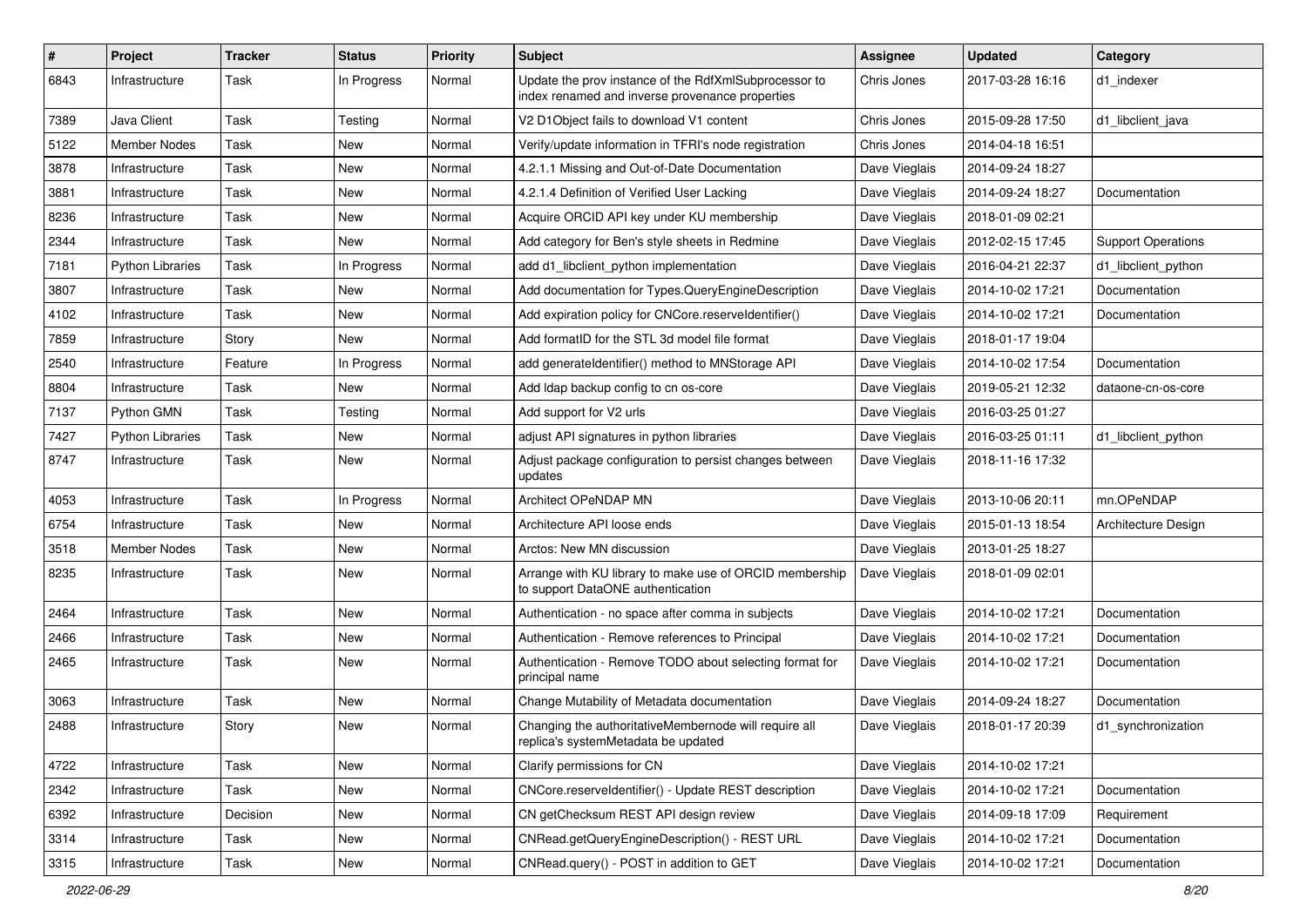| $\#$ | Project             | <b>Tracker</b> | <b>Status</b> | <b>Priority</b> | <b>Subject</b>                                                                    | Assignee      | <b>Updated</b>   | Category                      |
|------|---------------------|----------------|---------------|-----------------|-----------------------------------------------------------------------------------|---------------|------------------|-------------------------------|
| 2394 | Infrastructure      | Task           | <b>New</b>    | Normal          | CNRead.search() - solr / SOLR                                                     | Dave Vieglais | 2014-10-02 17:21 | Documentation                 |
| 2131 | Infrastructure      | Task           | <b>New</b>    | Normal          | CNRegister.updateNodeCapabilities() - nodeid -> nodeld                            | Dave Vieglais | 2014-10-02 17:21 |                               |
| 2054 | Infrastructure      | Task           | New           | Normal          | CNReplication.setReplicationPolicy(),<br>updateReplicationMetadata()              | Dave Vieglais | 2014-10-02 17:21 | Documentation                 |
| 2475 | Infrastructure      | Task           | <b>New</b>    | Normal          | CNReplication.setReplicationStatus() - How to represent null                      | Dave Vieglais | 2014-10-02 17:21 | Documentation                 |
| 3411 | Member Nodes        | Task           | New           | Normal          | Collate documents of relevance to MN deployment and<br>operation                  | Dave Vieglais | 2012-12-01 18:33 |                               |
| 3974 | Infrastructure      | Task           | <b>New</b>    | Normal          | Complete agenda for meeting                                                       | Dave Vieglais | 2013-09-11 20:59 |                               |
| 1227 | Infrastructure      | Task           | New           | Normal          | configure Hudson to build Mercury for deployment to a CN                          | Dave Vieglais | 2011-01-13 15:16 | d1_mercury                    |
| 8237 | Infrastructure      | Task           | <b>New</b>    | Normal          | Configure production environment to use new API key under<br>KU ORCID membership  | Dave Vieglais | 2018-01-09 02:21 | Authentication, Authorization |
| 8038 | Infrastructure      | Story          | In Progress   | Normal          | connect logging output to a log analysis tool                                     | Dave Vieglais | 2018-01-17 18:52 | d1 synchronization            |
| 7358 | Infrastructure      | Story          | In Progress   | Normal          | ContactSubject on NodeList must be valid D1 Idap entry                            | Dave Vieglais | 2016-12-21 09:05 | Authentication, Authorization |
| 4068 | Member Nodes        | Task           | New           | Normal          | Coordinate discussions for biodiversity data in DataONE<br>with TDWG participants | Dave Vieglais | 2016-06-17 19:31 |                               |
| 6513 | Infrastructure      | Story          | <b>New</b>    | Normal          | Create a Local Cache of all Membernode log records on the<br>single master CN     | Dave Vieglais | 2018-01-17 19:49 | d1_log_aggregation            |
| 7103 | Member Nodes        | Task           | New           | Normal          | Create a new test certificate for mnStagePISCO                                    | Dave Vieglais | 2015-05-14 18:29 |                               |
| 725  | Infrastructure      | Story          | In Progress   | Normal          | Create Authentication and Access control design<br>specifications                 | Dave Vieglais | 2018-01-17 20:52 | Documentation                 |
| 4704 | Infrastructure      | Task           | <b>New</b>    | Normal          | Create a view of MN holdings from a CN perspective                                | Dave Vieglais | 2014-04-09 15:33 |                               |
| 7138 | Python GMN          | Task           | Testing       | Normal          | Create new view functions                                                         | Dave Vieglais | 2016-03-25 01:27 |                               |
| 7166 | OGC-Slender<br>Node | Story          | New           | Normal          | Create ORE document for an NODC data package                                      | Dave Vieglais | 2015-06-08 18:50 |                               |
| 7102 | <b>Member Nodes</b> | Task           | In Progress   | Normal          | Create test server certificate for test.piscoweb.org                              | Dave Vieglais | 2015-05-14 18:28 |                               |
| 8161 | Infrastructure      | Bug            | New           | Normal          | d1-processing Out of Memory Error                                                 | Dave Vieglais | 2018-02-20 16:19 | d1 process daemon             |
| 8634 | <b>Member Nodes</b> | Story          | New           | Normal          | DAAC: Testing & Development                                                       | Dave Vieglais | 2018-07-02 14:55 |                               |
| 4188 | Infrastructure      | Story          | In Progress   | Normal          | dataone Exception definition and implementation requires<br>clarification         | Dave Vieglais | 2018-01-17 20:05 | d1 schemas                    |
| 2660 | Infrastructure      | Task           | <b>New</b>    | Normal          | Deciding on a key size for D1 certs                                               | Dave Vieglais | 2014-10-02 17:21 | Documentation                 |
| 5141 | Infrastructure      | Story          | In Progress   | Normal          | Describe the mn.updateSystemMetadata behavior in use<br>case document             | Dave Vieglais | 2018-01-17 19:58 | Documentation                 |
| 2123 | Infrastructure      | Task           | New           | Normal          | Description of serialVersion                                                      | Dave Vieglais | 2014-10-02 17:21 | Documentation                 |
| 2944 | Infrastructure      | Story          | New           | Normal          | Design and implement a MN kill switch mechanism                                   | Dave Vieglais | 2018-01-17 20:30 | <b>Support Operations</b>     |
| 2169 | Infrastructure      | Task           | In Progress   | Normal          | Design content and layout for status page                                         | Dave Vieglais | 2012-03-14 20:40 | d1 monitor                    |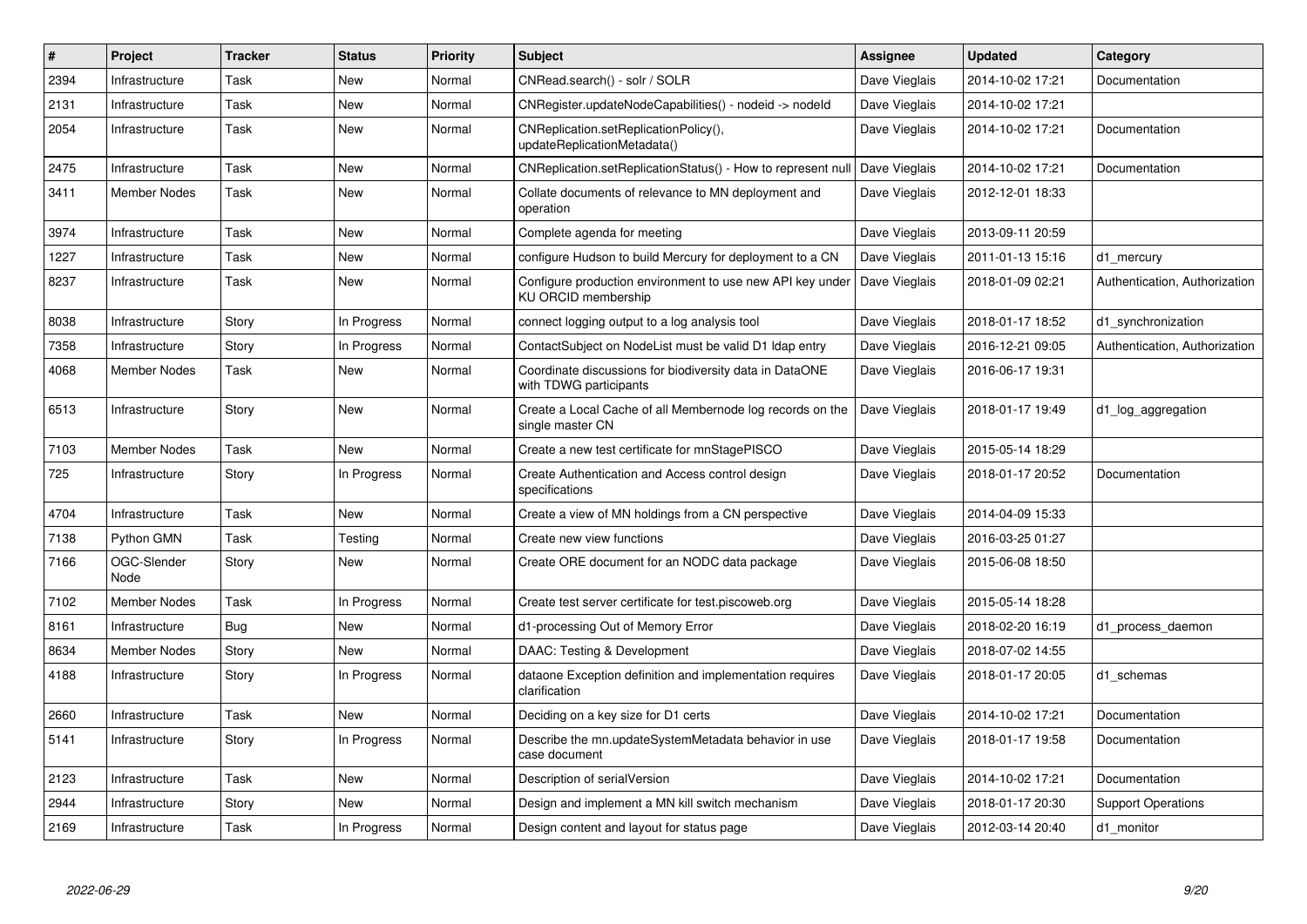| $\#$ | Project             | <b>Tracker</b> | <b>Status</b> | <b>Priority</b> | Subject                                                                                                               | Assignee      | <b>Updated</b>   | Category                      |
|------|---------------------|----------------|---------------|-----------------|-----------------------------------------------------------------------------------------------------------------------|---------------|------------------|-------------------------------|
| 7155 | OGC-Slender<br>Node | Task           | New           | Normal          | Design the connector, including sources of key information                                                            | Dave Vieglais | 2015-06-05 11:42 |                               |
| 7146 | OGC-Slender<br>Node | Story          | In Progress   | Normal          | Determine formatId for content retrievable from NODC<br>services                                                      | Dave Vieglais | 2015-06-05 13:37 |                               |
| 7148 | OGC-Slender<br>Node | Task           | In Progress   | Normal          | Determine formatId for science metadata                                                                               | Dave Vieglais | 2015-09-22 16:27 |                               |
| 2688 | Infrastructure      | Task           | New           | Normal          | Develop guidelines for how Subject entries are handled -<br>creation, normalization, comparison                       | Dave Vieglais | 2014-09-24 18:27 | Documentation                 |
| 7559 | Infrastructure      | Story          | New           | Normal          | Develop plan for securing application passwords in the CN<br>stack                                                    | Dave Vieglais | 2018-01-17 19:34 | Architecture Design           |
| 8780 | Infrastructure      | Feature        | New           | Normal          | Develop support for DataCite 4.0 and 4.1 and 4.2                                                                      | Dave Vieglais | 2019-03-30 20:38 | d1_indexer                    |
| 7176 | Infrastructure      | Task           | New           | Normal          | Develop textual documentation for certificate management                                                              | Dave Vieglais | 2015-06-10 01:33 | Documentation                 |
| 7177 | Infrastructure      | Task           | New           | Normal          | Develop video documentation for certificate management                                                                | Dave Vieglais | 2015-06-10 01:33 | Documentation                 |
| 6167 | Infrastructure      | Task           | <b>New</b>    | Normal          | Docs for CNRead.search() say "SOLR" in capital but actual<br>API expects "solr" in lower case                         | Dave Vieglais | 2014-10-02 17:21 | Documentation                 |
| 8238 | Infrastructure      | Task           | New           | Normal          | Document contacts and procedure for using KU ORCID<br>membership API key                                              | Dave Vieglais | 2018-01-09 02:22 | Authentication, Authorization |
| 2033 | Infrastructure      | Task           | <b>New</b>    | Normal          | Document hardware / CN administrators and their contact<br>info                                                       | Dave Vieglais | 2014-09-24 18:29 | Management                    |
| 3308 | Infrastructure      | Task           | <b>New</b>    | Normal          | Document the process for removing content contributed<br>from a specific member node and/or the entire member<br>node | Dave Vieglais | 2014-03-14 18:29 | <b>Support Operations</b>     |
| 2030 | Infrastructure      | Task           | New           | Normal          | Document the structure and interconnections of VM host<br>hardware at UNM                                             | Dave Vieglais | 2014-09-24 18:29 | Hardware                      |
| 2028 | Infrastructure      | Task           | New           | Normal          | Document VM specifications for CNs                                                                                    | Dave Vieglais | 2014-09-24 18:29 | Management                    |
| 2029 | Infrastructure      | Task           | New           | Normal          | Document VM specifications for replication MNs                                                                        | Dave Vieglais | 2014-09-24 18:29 | Management                    |
| 8109 | Infrastructure      | Story          | New           | Normal          | Does authentication token need to include group<br>information?                                                       | Dave Vieglais | 2018-01-17 18:45 | Authentication, Authorization |
| 8367 | Infrastructure      | Story          | <b>New</b>    | Normal          | Duplicate jenkins jobs from UNM to UCSB                                                                               | Dave Vieglais | 2019-01-22 19:25 | <b>Support Operations</b>     |
| 7169 | OGC-Slender<br>Node | Task           | <b>New</b>    | Normal          | Enable tracking of obsoletes / obsoleted by for data objects                                                          | Dave Vieglais | 2015-06-08 19:01 |                               |
| 7298 | Python Libraries    | Bug            | <b>New</b>    | Normal          | escapeQueryTerm should be a module method not a class<br>method                                                       | Dave Vieglais | 2015-08-18 15:06 | d1_libclient_python           |
| 7170 | OGC-Slender<br>Node | Story          | New           | Normal          | Evaluate the feasibility of extracting provenance information<br>from the journal.txt document                        | Dave Vieglais | 2015-06-08 21:28 |                               |
| 2794 | Infrastructure      | Task           | New           | Normal          | Exceptions: Remove unsupported exception serializations<br>and add "header serialization"                             | Dave Vieglais | 2014-10-02 17:21 | Documentation                 |
| 7127 | DataONE API         | Task           | <b>New</b>    | Normal          | Finalize CNAuthentication interface                                                                                   | Dave Vieglais | 2015-05-21 19:31 | api documentation             |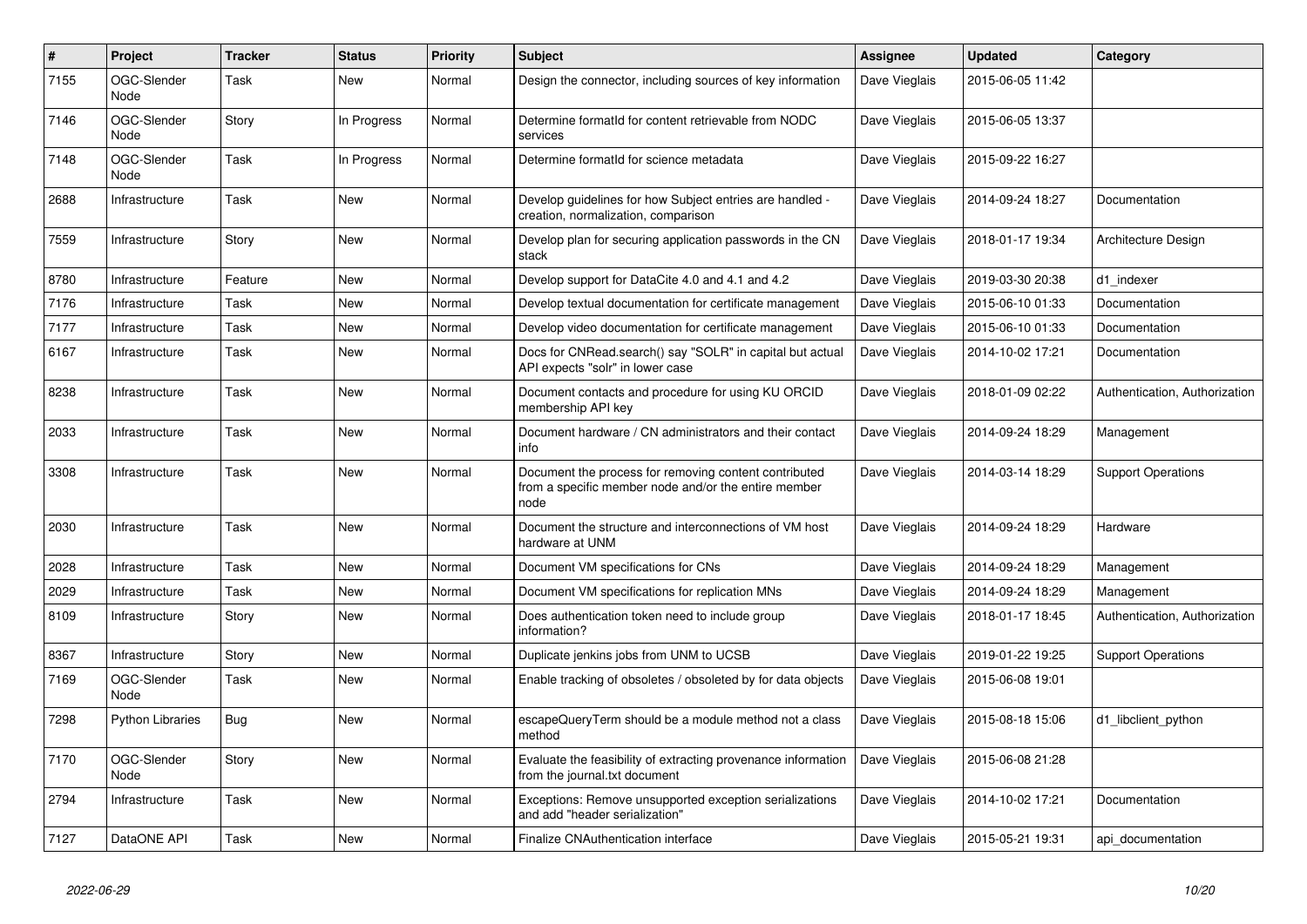| $\vert$ # | Project             | <b>Tracker</b> | <b>Status</b> | <b>Priority</b> | Subject                                                                                          | <b>Assignee</b> | <b>Updated</b>   | Category                  |
|-----------|---------------------|----------------|---------------|-----------------|--------------------------------------------------------------------------------------------------|-----------------|------------------|---------------------------|
| 8749      | <b>CN REST</b>      | Story          | New           | Normal          | Fix log aggregation events from the CN without associated<br>CN IPs                              | Dave Vieglais   | 2019-05-01 22:25 |                           |
| 8847      | <b>Member Nodes</b> | MNDeployment   | In Review     | Normal          | <b>Freshwater Research and Environmental Database</b><br>(IGBFRED)                               | Dave Vieglais   | 2019-10-17 19:23 |                           |
| 7151      | OGC-Slender<br>Node | Story          | In Progress   | Normal          | Generate system metadata for content                                                             | Dave Vieglais   | 2015-06-08 18:58 |                           |
| 7168      | OGC-Slender<br>Node | Task           | New           | Normal          | Generate system metadata for data objects                                                        | Dave Vieglais   | 2015-06-08 18:59 |                           |
| 7167      | OGC-Slender<br>Node | Task           | <b>New</b>    | Normal          | Generate system metadata for science metadata                                                    | Dave Vieglais   | 2015-06-08 18:58 |                           |
| 4730      | <b>Member Nodes</b> | MNDeployment   | Testing       | Normal          | Global Biodiversity Information Facility                                                         | Dave Vieglais   | 2018-09-26 19:45 |                           |
| 7716      | Infrastructure      | Story          | In Progress   | Normal          | How to facilitate resubmission of sync Failures?                                                 | Dave Vieglais   | 2018-01-17 19:22 | d1_synchronization        |
| 3810      | Infrastructure      | Task           | New           | Normal          | Identify and setup location for user oriented operational<br>docs                                | Dave Vieglais   | 2014-09-24 18:27 | <b>Support Operations</b> |
| 1442      | DataONE API         | Task           | New           | Normal          | Identify monitoring and logging use cases and requirements                                       | Dave Vieglais   | 2015-01-19 23:06 |                           |
| 1443      | DataONE API         | Task           | New           | Normal          | Identify operational requirements for monitoring and logging                                     | Dave Vieglais   | 2015-01-19 23:06 |                           |
| 8035      | Member Nodes        | MNDeployment   | Operational   | Normal          | IEDA_EarthChem Library (Interdisciplinary Earth Data<br>Alliance)                                | Dave Vieglais   | 2019-05-06 14:25 |                           |
| 8704      | Member Nodes        | MNDeployment   | Operational   | Normal          | IEDA_Marine-Geo Digital Library (Interdisciplinary Earth<br>Data Alliance)                       | Dave Vieglais   | 2019-05-14 13:47 |                           |
| 8721      | Member Nodes        | MNDeployment   | Operational   | Normal          | IEDA_US Antarctic Program Data Center (Interdisciplinary<br>Earth Data Alliance)                 | Dave Vieglais   | 2019-05-14 13:46 |                           |
| 7149      | OGC-Slender<br>Node | Story          | Testing       | Normal          | Implement mechanism to retrieve a list of objects available<br>from repository                   | Dave Vieglais   | 2015-06-05 13:37 |                           |
| 7199      | Python GMN          | Task           | New           | Normal          | Implement support for token authentication approach                                              | Dave Vieglais   | 2016-03-25 01:27 |                           |
| 7767      | Infrastructure      | Task           | New           | Normal          | In DataONE search results, move map display to map<br>extent                                     | Dave Vieglais   | 2016-05-04 18:31 |                           |
| 3512      | Infrastructure      | Task           | New           | Normal          | Issue production client certificates for<br>mn-{ucsb orc unm}-2.dataone.org replica target nodes | Dave Vieglais   | 2013-01-23 16:34 | Environment.Production    |
| 8771      | <b>CN REST</b>      | Story          | New           | Normal          | Issue with LDAP when updating `nodeReplicationPolicy`                                            | Dave Vieglais   | 2019-03-05 19:43 | d1 cn rest                |
| 8213      | <b>Member Nodes</b> | Story          | New           | Normal          | KUBI node is not responding as a MN                                                              | Dave Vieglais   | 2017-11-06 22:18 |                           |
| 3108      | Infrastructure      | Task           | New           | Normal          | lastHarvested date is always equal to the current time.                                          | Dave Vieglais   | 2012-07-30 22:11 |                           |
| 8602      | Infrastructure      | Story          | New           | Normal          | Log aggregation and augmentation process mid 2018<br>updates                                     | Dave Vieglais   | 2018-06-07 20:49 | d1_log_aggregation        |
| 8603      | Infrastructure      | <b>Bug</b>     | New           | Normal          | log aggregation incorrectly assigning location information                                       | Dave Vieglais   | 2018-06-07 20:52 | d1_log_aggregation        |
| 7688      | Infrastructure      | <b>Bug</b>     | New           | Normal          | LogAggregation unable to change BaseURLs upon<br>updateNodeCapabilities notification             | Dave Vieglais   | 2018-01-02 12:02 | d1_log_aggregation        |
| 3185      | <b>Member Nodes</b> | Task           | In Progress   | Normal          | Make initial contact with FRAMES for participation as a MN                                       | Dave Vieglais   | 2012-09-05 02:12 |                           |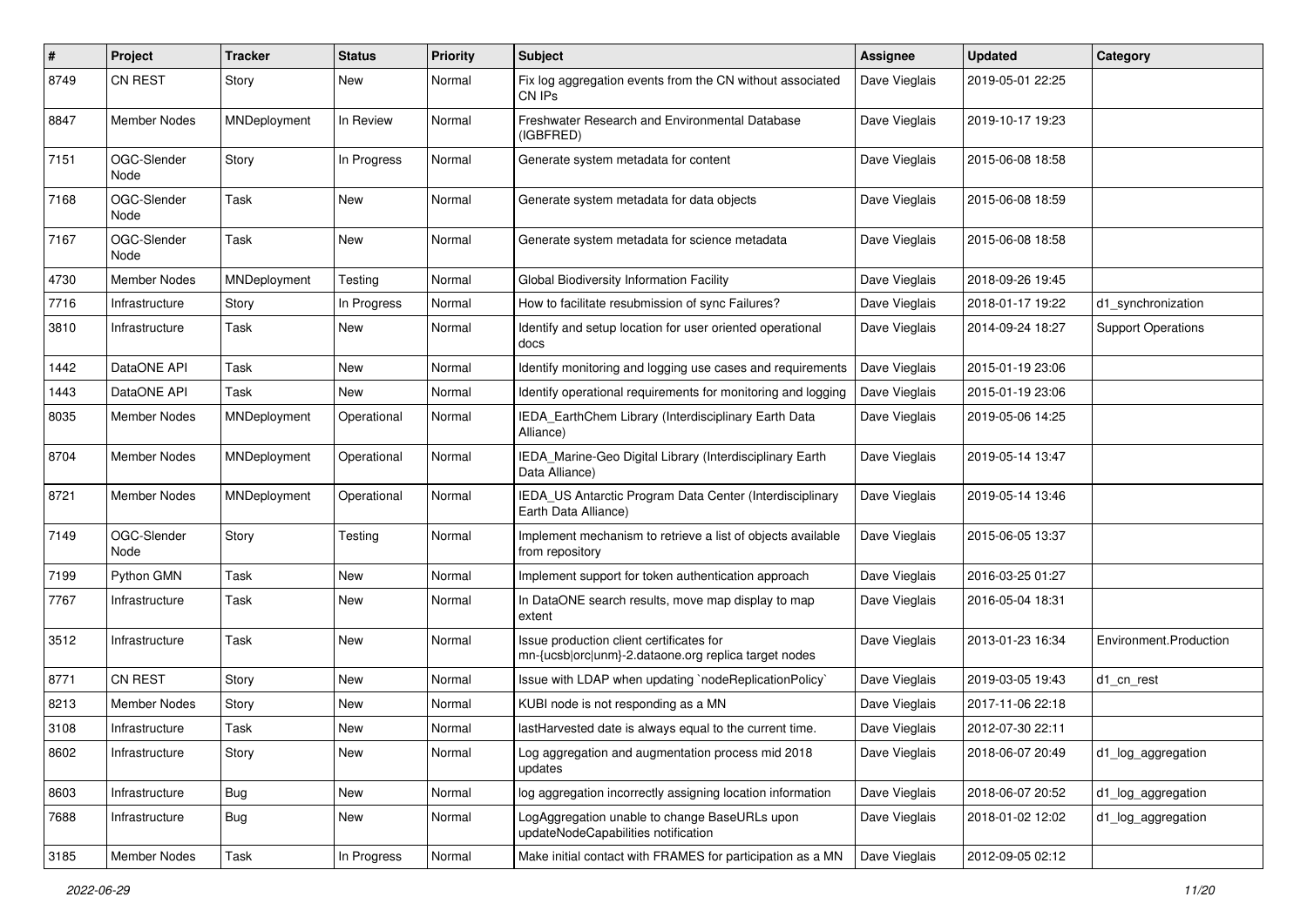| ∦    | Project             | <b>Tracker</b> | <b>Status</b> | <b>Priority</b> | Subject                                                                                                                              | Assignee      | Updated          | Category                  |
|------|---------------------|----------------|---------------|-----------------|--------------------------------------------------------------------------------------------------------------------------------------|---------------|------------------|---------------------------|
| 7605 | Infrastructure      | Story          | New           | Normal          | MemberNodes not authorizing CN to harvest log records                                                                                | Dave Vieglais | 2018-01-17 19:33 | Environment.Production    |
| 7920 | Infrastructure      | Story          | In Progress   | Normal          | migrate apache2 authorization rules from 2.2 conforming to<br>2.4                                                                    | Dave Vieglais | 2018-01-17 18:59 | d1 cn buildout            |
| 8366 | Infrastructure      | Story          | New           | Normal          | Migrate jenkins continuous integration from UNM to UCSB                                                                              | Dave Vieglais | 2019-01-22 19:26 | <b>Support Operations</b> |
| 7279 | Infrastructure      | Task           | New           | Normal          | MN implementation documentation - need document<br>management solution                                                               | Dave Vieglais | 2015-07-28 22:24 | Documentation             |
| 2793 | Infrastructure      | Task           | New           | Normal          | MNRead.describe() - Document special requirement of<br>returning D1 exceptions in header                                             | Dave Vieglais | 2014-10-02 17:21 | Documentation             |
| 4723 | Infrastructure      | Task           | New           | Normal          | MN recognition of CN                                                                                                                 | Dave Vieglais | 2014-10-02 17:21 |                           |
| 2646 | Infrastructure      | Task           | New           | Normal          | MNReplication.getReplica() - Add information about<br>CNReplication.isNodeAuthorized()                                               | Dave Vieglais | 2014-10-02 17:21 | Documentation             |
| 2142 | Infrastructure      | Task           | New           | Normal          | MNReplication.getReplica() - include PID in signature                                                                                | Dave Vieglais | 2014-10-02 17:21 | Documentation             |
| 2826 | Infrastructure      | Task           | New           | Normal          | MNStorage.archive() - Permissions                                                                                                    | Dave Vieglais | 2014-10-02 17:21 | Documentation             |
| 2508 | Infrastructure      | Task           | New           | Normal          | MNStorage.delete(), MNStorage.update() - Action must be<br>denied for replicas.                                                      | Dave Vieglais | 2014-10-02 17:21 | Documentation             |
| 2809 | Infrastructure      | Task           | <b>New</b>    | Normal          | MNStorage.update() - Make behavior explicit                                                                                          | Dave Vieglais | 2014-10-02 17:21 | Documentation             |
| 7139 | Python GMN          | Task           | In Review     | Normal          | modify postgres schema                                                                                                               | Dave Vieglais | 2016-03-25 01:27 |                           |
| 7838 | DataONE API         | Task           | New           | Normal          | Modify the obsolescence chain process to accommodate the<br>use case where both old and new PIDs are present on the<br>CN for v1 MNs | Dave Vieglais | 2016-06-29 02:20 |                           |
| 6478 | Infrastructure      | Task           | New           | Normal          | move mncheck VM to a different VMhost                                                                                                | Dave Vieglais | 2014-10-01 20:34 | MNWebChecker              |
| 8108 | Infrastructure      | Support        | <b>New</b>    | Normal          | Must determine the state of replication auditing for when<br>replicas on non-functioning MNs are still reported as<br>complete       | Dave Vieglais | 2017-06-06 17:56 | d1_replication_auditor    |
| 3228 | <b>Member Nodes</b> | MNDeployment   | Operational   | Normal          | NCEI - National Centers for Environmental Information                                                                                | Dave Vieglais | 2019-07-08 16:28 |                           |
| 2827 | Infrastructure      | Task           | In Progress   | Normal          | nesting groups requires schema change*                                                                                               | Dave Vieglais | 2015-06-25 22:00 | d1 schemas                |
| 3598 | Infrastructure      | Task           | New           | Normal          | Node document subject description is a bit unclear                                                                                   | Dave Vieglais | 2014-10-02 17:21 | Documentation             |
| 4192 | Infrastructure      | Task           | In Progress   | Normal          | Notify MN implementations of the discrepancy in exception<br>definition                                                              | Dave Vieglais | 2014-09-24 18:28 | Management                |
| 6759 | DataONE API         | Story          | New           | Normal          | ObjectFormat Management                                                                                                              | Dave Vieglais | 2015-01-19 23:17 |                           |
| 7407 | Infrastructure      | Story          | In Progress   | Normal          | object formats in the d1_common_java bootstrap list are<br>inconsistent with production                                              | Dave Vieglais | 2016-03-15 16:49 | d1 indexer                |
| 3067 | Infrastructure      | Task           | New           | Normal          | Old DAAC PIDs to archive                                                                                                             | Dave Vieglais | 2013-01-02 14:14 | mn.Mercury                |
| 3099 | Infrastructure      | Decision       | New           | Normal          | ONE-Mercury display of data set citation                                                                                             | Dave Vieglais | 2012-07-23 21:24 | d1_mercury                |
| 7839 | DataONE API         | Task           | New           | Normal          | Online documentation places synchronize in CNRead api                                                                                | Dave Vieglais | 2016-12-21 09:04 | api_documentation         |
| 6069 | Infrastructure      | Story          | New           | Normal          | open ask.dataone.org sign-in to community                                                                                            | Dave Vieglais | 2014-10-01 20:39 | Documentation             |
| 7850 | Infrastructure      | Task           | New           | Normal          | Passing SID to MNRead.systemMetadataChanged()                                                                                        | Dave Vieglais | 2016-07-20 20:00 |                           |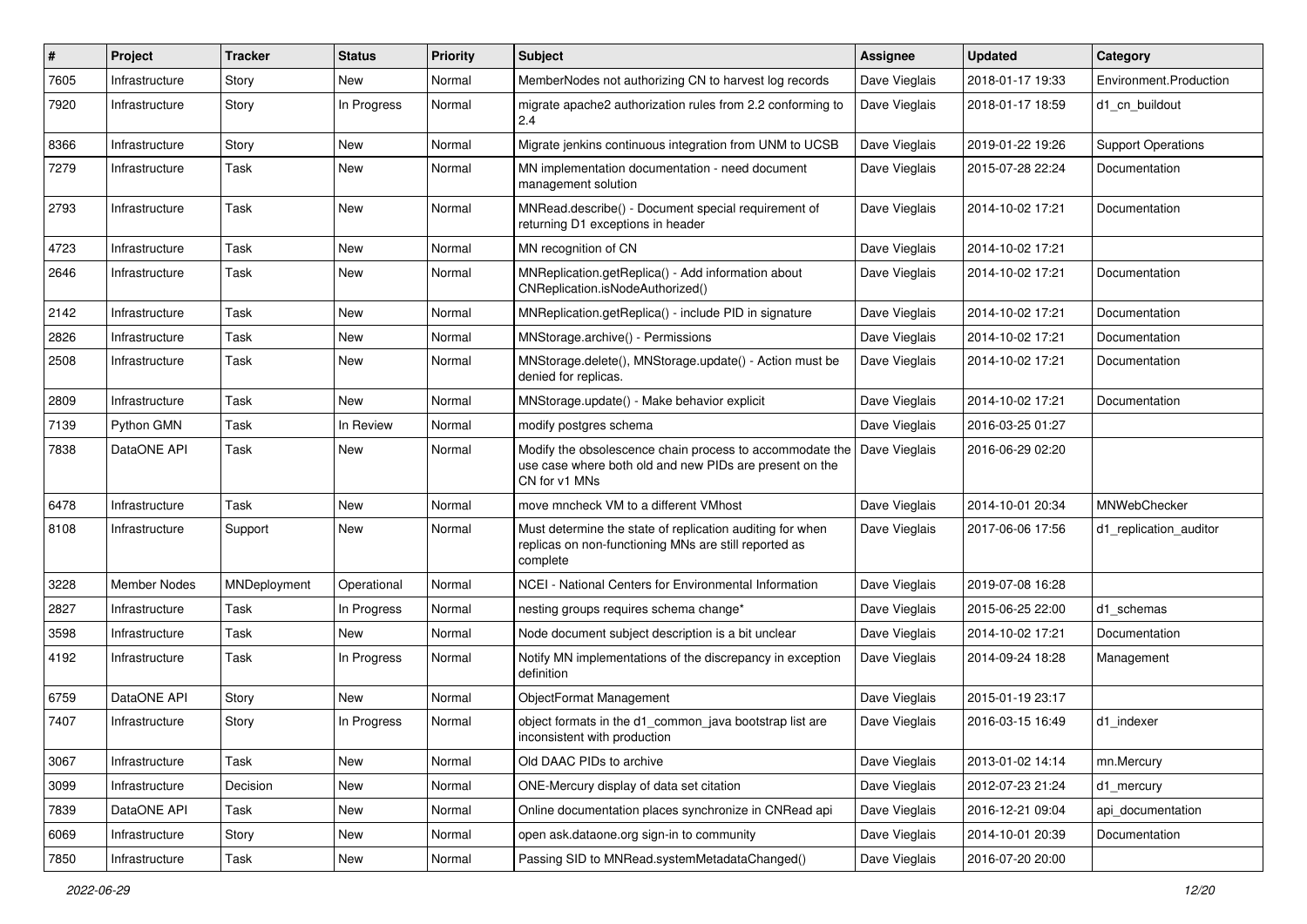| $\#$ | Project                 | <b>Tracker</b> | <b>Status</b> | <b>Priority</b> | Subject                                                                                                                  | <b>Assignee</b> | <b>Updated</b>   | Category                      |
|------|-------------------------|----------------|---------------|-----------------|--------------------------------------------------------------------------------------------------------------------------|-----------------|------------------|-------------------------------|
| 2593 | Infrastructure          | Task           | New           | Normal          | Prepare science data and metadata content for the<br>workshop                                                            | Dave Vieglais   | 2012-04-09 22:52 |                               |
| 8583 | DataONE API             | Feature        | New           | Normal          | Provide some mechanism for diagnosing correctness of MN<br>certificates                                                  | Dave Vieglais   | 2018-05-02 03:18 |                               |
| 8222 | Infrastructure          | Task           | New           | Normal          | reindex all isotc211 content in production to reflect final<br>decisions from origin field mapping                       | Dave Vieglais   | 2018-03-22 16:56 | d1 indexer                    |
| 6071 | Infrastructure          | Story          | In Progress   | Normal          | Release Notes and documentation                                                                                          | Dave Vieglais   | 2018-01-17 19:53 | Documentation                 |
| 6056 | Infrastructure          | Story          | New           | Normal          | remove log aggregation processing from d1-processing<br>Linux service                                                    | Dave Vieglais   | 2018-01-17 19:55 | d1_log_aggregation            |
| 7425 | <b>Python Libraries</b> | Task           | New           | Normal          | Replace httplib low level use in RestClient with the requests<br>library                                                 | Dave Vieglais   | 2016-03-25 02:03 | d1 common python              |
| 3529 | Member Nodes            | MNDeployment   | Operational   | Normal          | Replication instance at ORC                                                                                              | Dave Vieglais   | 2018-08-31 15:21 |                               |
| 3530 | <b>Member Nodes</b>     | MNDeployment   | Operational   | Normal          | Replication instance at UCSB                                                                                             | Dave Vieglais   | 2018-08-31 15:22 |                               |
| 3172 | Member Nodes            | MNDeployment   | Operational   | Normal          | Replication instance at UNM                                                                                              | Dave Vieglais   | 2018-08-31 15:22 |                               |
| 8642 | Infrastructure          | <b>Bug</b>     | New           | Normal          | Replication tasks apparently not deleted from backing store<br>in a timely fashion                                       | Dave Vieglais   | 2018-07-05 12:11 | d1 replication                |
| 7140 | Python GMN              | Task           | In Review     | Normal          | Resolve sids to pids                                                                                                     | Dave Vieglais   | 2016-03-25 01:27 |                               |
| 3720 | Infrastructure          | Story          | New           | Normal          | resource maps should be validated                                                                                        | Dave Vieglais   | 2018-01-17 20:17 | Documentation                 |
| 3901 | Infrastructure          | Task           | New           | Normal          | Review Mozilla Persona as an alternative for identity<br>management                                                      | Dave Vieglais   | 2013-08-09 11:57 | Documentation                 |
| 3891 | Infrastructure          | Task           | <b>New</b>    | Normal          | review vulnerability to BREACH attacks                                                                                   | Dave Vieglais   | 2013-08-07 15:01 | Authentication, Authorization |
| 3332 | Infrastructure          | Task           | In Progress   | Normal          | Revise use cases and add sample code                                                                                     | Dave Vieglais   | 2014-09-24 18:27 | Documentation                 |
| 7918 | <b>CN REST</b>          | Bug            | New           | Normal          | SEAD object only partially synchronized - missing<br>autogen.2016092916012224122 document from<br>/var/metacat/documents | Dave Vieglais   | 2016-10-21 18:00 | cn_metacat                    |
| 2810 | Infrastructure          | Task           | <b>New</b>    | Normal          | setReplicationStatus() example rwt state transition is<br>incorrect                                                      | Dave Vieglais   | 2014-10-02 17:21 | Documentation                 |
| 1762 | Infrastructure          | Task           | New           | Normal          | Sketch CN components and associations                                                                                    | Dave Vieglais   | 2014-10-02 17:40 |                               |
| 2227 | Infrastructure          | Task           | New           | Normal          | Specify valid mimetypes for responses                                                                                    | Dave Vieglais   | 2014-10-02 17:21 | Documentation                 |
| 2083 | Infrastructure          | Task           | New           | Normal          | Split the CN API into public and private sections                                                                        | Dave Vieglais   | 2014-10-02 17:21 | Documentation                 |
| 3994 | Member Nodes            | Task           | New           | Normal          | Stories and bugs are showing up in the MN Dashboard;<br>should be restricted to MNDeployment trackers                    | Dave Vieglais   | 2013-09-26 23:34 |                               |
| 6543 | Infrastructure          | Story          | New           | Normal          | Support RIF-CS metadata standard                                                                                         | Dave Vieglais   | 2018-01-17 19:46 | Format ID                     |
| 4098 | Infrastructure          | Task           | New           | Normal          | Synchronization should allow valid replicas held by MNs to<br>set obsoletedBy and archive flags                          | Dave Vieglais   | 2014-07-31 22:23 | d1_synchronization            |
| 7967 | Infrastructure          | <b>Bug</b>     | In Progress   | Normal          | The CN is not following the xml schema definition when<br>creating dataone exceptions                                    | Dave Vieglais   | 2018-05-23 18:13 | Architecture Design           |
| 7882 | Infrastructure          | Story          | In Progress   | Normal          | Tune CN logfile management                                                                                               | Dave Vieglais   | 2018-01-17 19:03 |                               |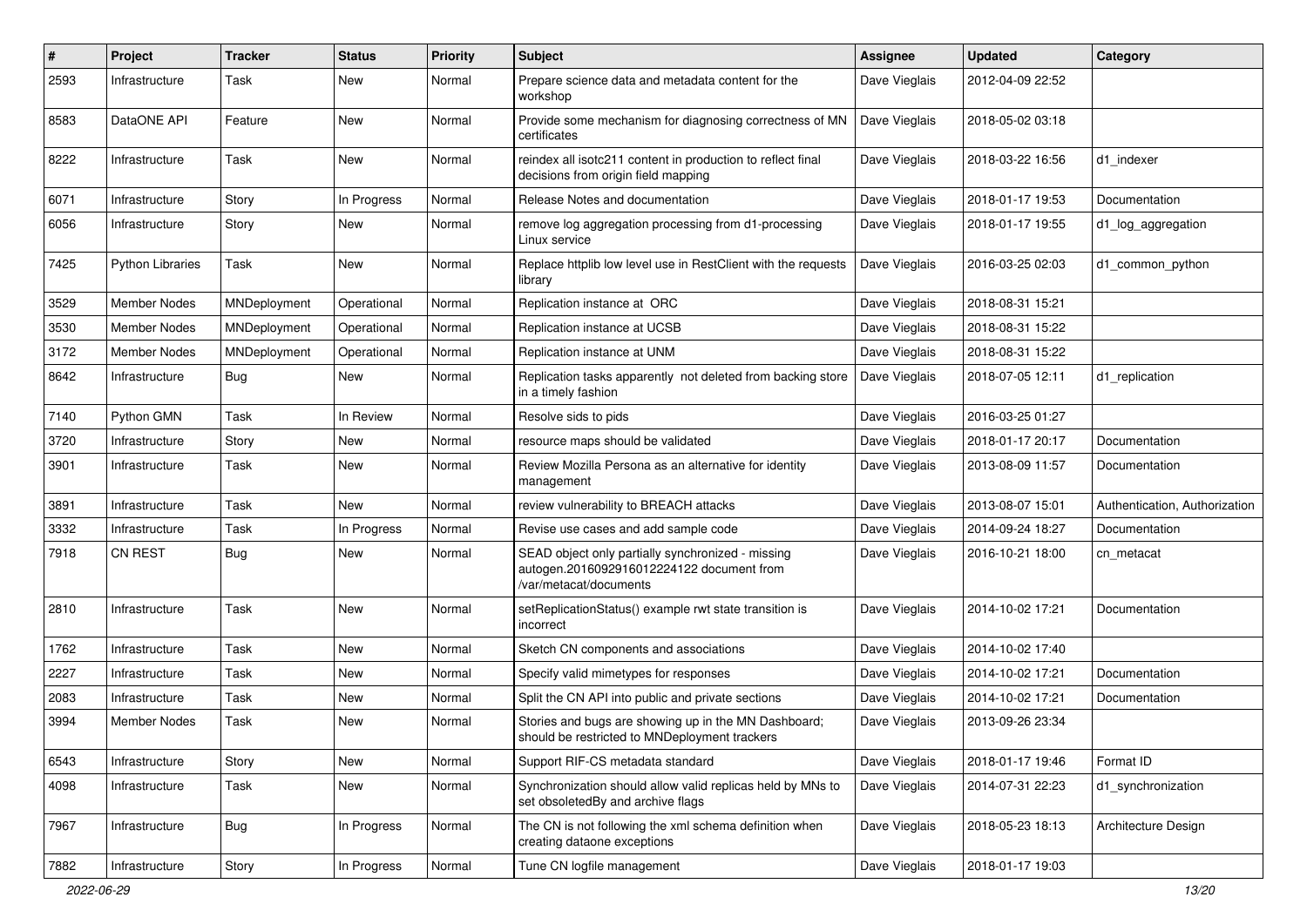| #    | Project                           | <b>Tracker</b> | <b>Status</b> | <b>Priority</b> | <b>Subject</b>                                                                                             | <b>Assignee</b> | <b>Updated</b>   | Category                      |
|------|-----------------------------------|----------------|---------------|-----------------|------------------------------------------------------------------------------------------------------------|-----------------|------------------|-------------------------------|
| 2172 | Infrastructure                    | Task           | New           | Normal          | Types.DateTime: Example serialization without TZ<br>designator                                             | Dave Vieglais   | 2014-10-02 17:21 | Documentation                 |
| 1961 | Infrastructure                    | Task           | <b>New</b>    | Normal          | Types.ErrorMessage - does not exist                                                                        | Dave Vieglais   | 2014-10-02 17:21 | Documentation                 |
| 1983 | Infrastructure                    | Task           | New           | Normal          | UC04 describes MNCore.ping() with discovery capability                                                     | Dave Vieglais   | 2014-10-02 17:21 | Documentation                 |
| 3191 | <b>Member Nodes</b>               | MNDeployment   | Deferred      | Normal          | <b>UC Vertnet Member Node</b>                                                                              | Dave Vieglais   | 2017-01-31 14:54 |                               |
| 7096 | <b>CN REST</b>                    | Task           | New           | Normal          | Unexpectedly closed streams / disconnects on UNM<br>network                                                | Dave Vieglais   | 2015-05-12 17:49 |                               |
| 3728 | Infrastructure                    | Task           | New           | Normal          | Update and augment architecture use cases to describe<br>processes for property changes on system metadata | Dave Vieglais   | 2014-09-24 18:27 | Documentation                 |
| 4190 | Infrastructure                    | Task           | <b>New</b>    | Normal          | Update architecture docs to import dataoneErrors.xsd                                                       | Dave Vieglais   | 2014-09-24 18:28 | Documentation                 |
| 8368 | Infrastructure                    | Story          | New           | Normal          | Update backup strategy for jenkins job configurations to<br>subversion                                     | Dave Vieglais   | 2019-01-22 19:25 | <b>Support Operations</b>     |
| 4189 | Infrastructure                    | Task           | In Progress   | Normal          | Update dataoneErrors.xsd to match the documentation                                                        | Dave Vieglais   | 2017-01-14 00:24 | d1 schemas                    |
| 7439 | <b>MN Service</b><br>Registration | Task           | New           | Normal          | Update the search interface to support rendering and other<br>actions for services                         | Dave Vieglais   | 2015-10-16 14:06 |                               |
| 8604 | Infrastructure                    | Task           | New           | Normal          | Update the static IP lists for robots etc                                                                  | Dave Vieglais   | 2018-06-07 20:56 | d1_log_aggregation            |
| 1986 | Infrastructure                    | Task           | New           | Normal          | Update UC04 to use correct CN method for determining if a<br>PID exists                                    | Dave Vieglais   | 2014-10-02 17:21 | Documentation                 |
| 7183 | Infrastructure                    | Story          | New           | Normal          | Update wild card server certificate on all test.dataone.org<br>systems                                     | Dave Vieglais   | 2015-06-15 15:10 | <b>Support Operations</b>     |
| 3380 | Infrastructure                    | Task           | New           | Normal          | Upgrade d1_client_hzpeek to Hazelcast 2.x                                                                  | Dave Vieglais   | 2012-12-12 16:50 |                               |
| 7219 | Python GMN                        | Story          | In Progress   | Normal          | Upgrade Django version used by GMN, add better support<br>for PUT operations                               | Dave Vieglais   | 2016-03-25 01:24 |                               |
| 8234 | Infrastructure                    | Story          | New           | Normal          | Use University of Kansas ORCID membership to support<br>authentication in production environment           | Dave Vieglais   | 2018-01-09 19:10 | Authentication, Authorization |
| 6497 | Python GMN                        | Feature        | In Progress   | Normal          | V2 GMN Support                                                                                             | Dave Vieglais   | 2016-03-25 01:27 |                               |
| 8066 | Infrastructure                    | Task           | New           | Normal          | Verify completeness of unit test<br>MetacatRdfXmlSubprocessorTest                                          | Dave Vieglais   | 2017-04-11 23:47 | d1 indexer                    |
| 7930 | <b>Member Nodes</b>               | Task           | In Progress   | Normal          | verify obsoletion in tDAR sandbox                                                                          | Dave Vieglais   | 2016-12-01 23:47 |                               |
| 2791 | Infrastructure                    | Task           | New           | Normal          | verify on dev machines                                                                                     | Dave Vieglais   | 2012-05-21 17:41 | d1 cn buildout                |
| 8369 | Infrastructure                    | Task           | New           | Normal          | Verify operation and transfer DNS                                                                          | Dave Vieglais   | 2018-02-15 17:40 |                               |
| 8232 | Member Nodes                      | Task           | New           | Normal          | MN Dashboard/Website Deployment Workflow<br>Documentation                                                  | Dustin Allen    | 2018-01-08 23:30 |                               |
| 2594 | Infrastructure                    | Task           | New           | Normal          | Prepare a Mercury MN overview for the workshop                                                             | Giri Palanisamy | 2012-04-09 22:59 | mn.Mercury                    |
| 7922 | Infrastructure                    | Task           | New           | Normal          | DataONE Accessibility                                                                                      | Isis Serna      | 2016-10-31 23:05 |                               |
| 6048 | Member Nodes                      | Task           | New           | Normal          | Fix 404 NotFound erros on the EDORA MN                                                                     | Jim Green       | 2014-11-24 14:57 |                               |
| 8587 | Member Nodes                      | Task           | New           | Normal          | Add DataONE Logo to SanParks website                                                                       | Jing Tao        | 2018-05-09 21:19 |                               |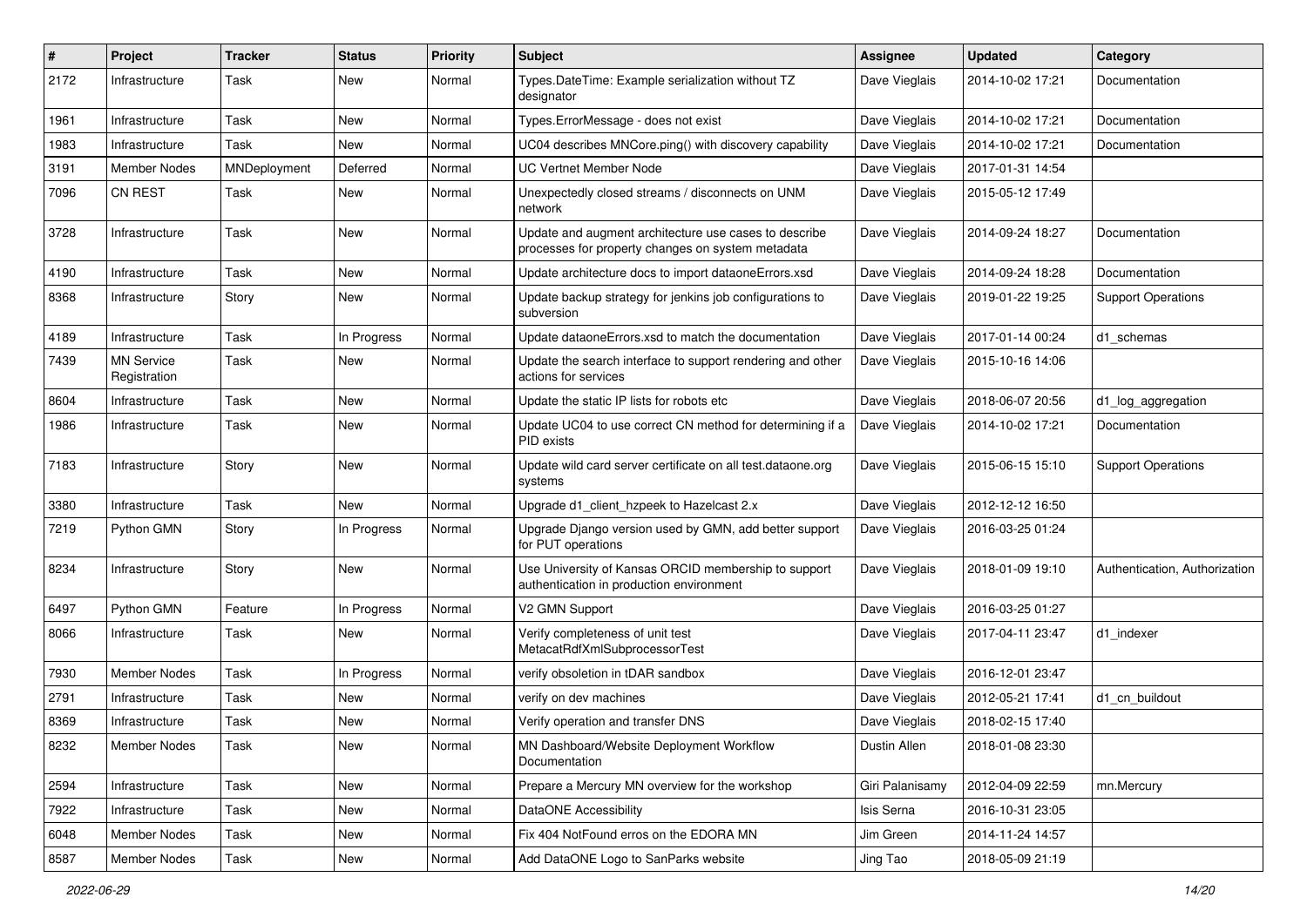| #    | Project        | <b>Tracker</b> | <b>Status</b> | <b>Priority</b> | <b>Subject</b>                                                                                                                            | <b>Assignee</b> | <b>Updated</b>   | Category                |
|------|----------------|----------------|---------------|-----------------|-------------------------------------------------------------------------------------------------------------------------------------------|-----------------|------------------|-------------------------|
| 8184 | Infrastructure | Feature        | New           | Normal          | a feature indicates to restart tomcat when hazelcast client<br>died                                                                       | Jing Tao        | 2017-09-14 19:14 | Metacat                 |
| 8739 | Infrastructure | Task           | In Progress   | Normal          | Attempting to set ulimit results in error on UCSB systems                                                                                 | Jing Tao        | 2018-11-08 15:10 | d1_process_daemon       |
| 8307 | Infrastructure | Story          | New           | Normal          | Check node subject on node registration and subsequent<br>calls                                                                           | Jing Tao        | 2018-02-06 20:06 | d1 cn node registry     |
| 8010 | <b>CN REST</b> | Bug            | New           | Normal          | CN.archive fails with 401 Unauthorized when using either<br>MN or CN client certificate for PID with authoritative MN as<br>urn:node:LTER | Jing Tao        | 2017-03-21 17:10 |                         |
| 8851 | Infrastructure | Story          | New           | Normal          | CN sends error doc with "pid" to v2 endpoint                                                                                              | Jing Tao        | 2019-11-06 22:31 | d1_synchronization      |
| 8151 | Infrastructure | Task           | New           | Normal          | CNs should verify that the authoritativeMN listed in<br>SystemMetadata is a valid MN                                                      | Jing Tao        | 2017-07-19 21:32 |                         |
| 8817 | Infrastructure | Task           | New           | Normal          | Configure sitemaps on the CN                                                                                                              | Jing Tao        | 2020-03-12 18:30 |                         |
| 8070 | Infrastructure | Task           | New           | Normal          | Consolidate the index application-context files                                                                                           | Jing Tao        | 2017-04-13 12:51 |                         |
| 7876 | Infrastructure | Feature        | New           | Normal          | Create a new admin page for Metacat admins to register<br>schemas                                                                         | Jing Tao        | 2016-12-21 09:11 | Metacat                 |
| 8857 | Infrastructure | Story          | New           | Normal          | D1Client.getCN() always get the production cn on the CN<br>Tomcat context                                                                 | Jing Tao        | 2019-12-13 00:34 | dataone-cn-rest-service |
| 8448 | Infrastructure | <b>Bug</b>     | New           | Normal          | d1_cn_index_tool doesn't reindex an pid from a given file                                                                                 | Jing Tao        | 2018-03-02 22:06 | d1_indexer              |
| 7933 | Infrastructure | <b>Bug</b>     | New           | Normal          | d1-index-task-processor stops processing task queue                                                                                       | Jing Tao        | 2017-01-11 23:47 | d1_indexer              |
| 8862 | Infrastructure | Story          | New           | Normal          | Deploy a new dataone-cn-rest release                                                                                                      | Jing Tao        | 2020-04-23 16:24 |                         |
| 5988 | Infrastructure | Task           | New           | Normal          | Determine cause of Idap "server not responding" errors<br>between prod CNs                                                                | Jing Tao        | 2014-07-22 23:18 | Hardware                |
| 7668 | Infrastructure | Story          | New           | Normal          | Determine how indexing of data packages should work                                                                                       | Jing Tao        | 2018-01-17 19:28 | d1_indexer              |
| 8196 | Infrastructure | <b>Bug</b>     | New           | Normal          | Duplicated replicas in the system metadata                                                                                                | Jing Tao        | 2017-10-18 17:19 | d1_replication          |
| 8849 | Infrastructure | Story          | New           | Normal          | During sync, the CN does not detect error returned from<br>getChecksum()                                                                  | Jing Tao        | 2019-11-06 22:07 |                         |
| 4278 | Infrastructure | Story          | New           | Normal          | EML indexing - handle multiple temporalCoverage and<br>spatialCoverage elements                                                           | Jing Tao        | 2018-01-17 20:04 | d1_indexer              |
| 8150 | Infrastructure | Task           | New           | Normal          | Enable CN certificate to alter authoritativeMN property in<br>SystemMetadata                                                              | Jing Tao        | 2017-07-19 21:27 |                         |
| 7949 | Infrastructure | Task           | New           | Normal          | Ensure that there's no race condition where an entry can be<br>added to "IN PROCESS" if it is already present                             | Jing Tao        | 2017-02-27 17:55 |                         |
| 8869 | Infrastructure | Story          | New           | Normal          | Equivalent identities show owning different amount of<br>packages.                                                                        | Jing Tao        | 2020-09-24 22:34 | d1 indexer              |
| 8469 | CN REST        | Task           | In Progress   | Normal          | evaluate if ORCID API will continue to work after 1.2 is<br>deprecated                                                                    | Jing Tao        | 2018-03-22 16:54 | d1_portal_servlet       |
| 8733 | CN REST        | <b>Bug</b>     | New           | Normal          | Exception handling in ForesiteResourceMap needs<br>improvement                                                                            | Jing Tao        | 2018-10-12 20:09 | d1_cn_index_processor   |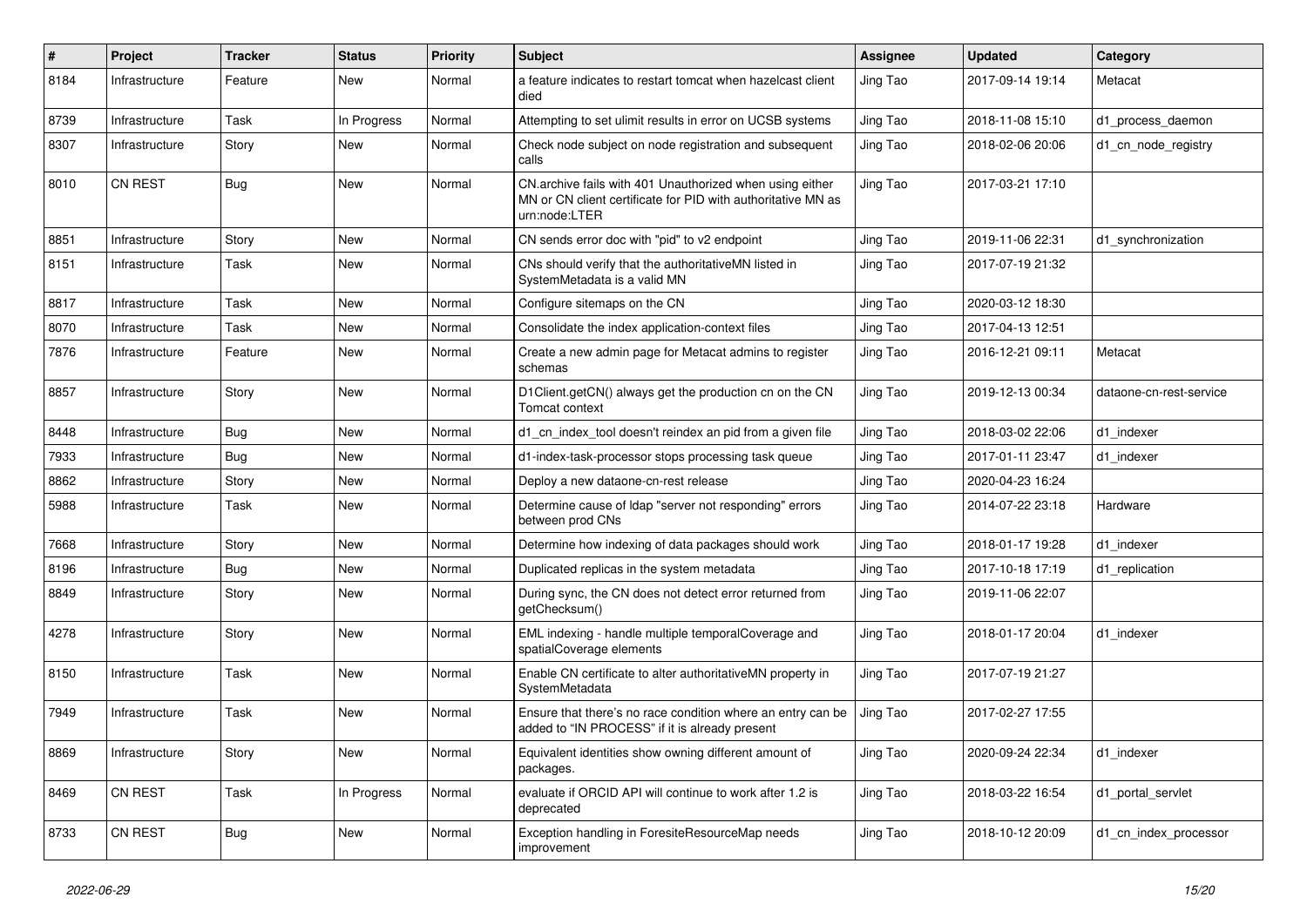| #    | Project             | <b>Tracker</b> | <b>Status</b> | <b>Priority</b> | Subject                                                                                                                       | <b>Assignee</b> | <b>Updated</b>   | Category               |
|------|---------------------|----------------|---------------|-----------------|-------------------------------------------------------------------------------------------------------------------------------|-----------------|------------------|------------------------|
| 7825 | Infrastructure      | <b>Bug</b>     | New           | Normal          | Hazelcast service stops working after a while                                                                                 | Jing Tao        | 2016-06-07 18:53 | Metacat                |
| 8758 | Infrastructure      | Story          | New           | Normal          | Index replicationStatus field                                                                                                 | Jing Tao        | 2019-01-14 18:00 | d1_indexer             |
| 8570 | Infrastructure      | Bug            | New           | Normal          | index task not generated for a newly synchronized object                                                                      | Jing Tao        | 2018-04-20 20:51 | d1 indexer             |
| 8571 | Infrastructure      | Bug            | In Progress   | Normal          | IndexTool can't index a data object                                                                                           | Jing Tao        | 2018-04-23 20:13 | d1 indexer             |
| 8770 | <b>CN REST</b>      | Story          | New           | Normal          | Issue with CN handling of encoded identifiers in object/<br>meta/ node/, others?                                              | Jing Tao        | 2019-03-05 19:37 | d1_cn_rest             |
| 8376 | Infrastructure      | Feature        | New           | Normal          | Make the script file - insertOrUpdateObjectFormatList.sh (in<br>metacat cn buildout) change the user name automatically       | Jing Tao        | 2018-02-21 22:48 | d1 cn buildout         |
| 8470 | Infrastructure      | Story          | New           | Normal          | Make the spring context of the d1 index processor daemon<br>more configurable                                                 | Jing Tao        | 2018-03-22 16:53 | d1 indexer             |
| 8811 | Infrastructure      | Task           | New           | Normal          | Merge 2.3.9 changes to trunk                                                                                                  | Jing Tao        | 2019-05-21 13:06 |                        |
| 8837 | Infrastructure      | Story          | New           | Normal          | Merge the changes from metacat's feature-project-indexing<br>branch to d1_cn_index_processor                                  | Jing Tao        | 2019-08-16 17:18 | d1 indexer             |
| 8224 | Infrastructure      | Task           | New           | Normal          | metacat not promoting node token privs for solr                                                                               | Jing Tao        | 2017-12-04 19:33 | Metacat                |
| 8097 | Infrastructure      | Story          | New           | Normal          | Metacat (storage) and d1-synchronize both have the code to J Jing Tao<br>compute the checksum                                 |                 | 2018-01-09 19:10 | d1 synchronization     |
| 8772 | Member Nodes        | MNDeployment   | Operational   | Normal          | metaGRIL                                                                                                                      | Jing Tao        | 2019-10-08 17:16 |                        |
| 8380 | Infrastructure      | Bug            | New           | Normal          | MN.update method doesn't check if the authoritativeMN is<br>null on the system metadata of the new object                     | Jing Tao        | 2018-03-02 21:53 | Metacat                |
| 8091 | Infrastructure      | Task           | In Progress   | Normal          | Mysterious sync failure of an eml object from the GOA node                                                                    | Jing Tao        | 2017-05-09 21:33 | dataone-cn-os-core     |
| 7903 | <b>CN REST</b>      | Task           | New           | Normal          | Need to implement/support the default http methods -<br>HEAD and GET on all DataONE API (both cn and mn)                      | Jing Tao        | 2016-10-10 16:53 | d1 cn rest             |
| 8821 | Infrastructure      | Bug            | New           | Normal          | Object doi:10.18739/A2610VR7Z fails to index on CN                                                                            | Jing Tao        | 2019-06-19 00:06 |                        |
| 6674 | <b>Member Nodes</b> | MNDeployment   | Operational   | Normal          | OTS - Neotropical Data Center                                                                                                 | Jing Tao        | 2019-06-10 13:03 |                        |
| 3748 | Member Nodes        | MNDeployment   | Operational   | Normal          | PPBIO Member Node                                                                                                             | Jing Tao        | 2018-08-31 15:20 |                        |
| 8854 | Infrastructure      | Story          | New           | Normal          | Put the system metadata part ahead of the object part when<br>d1_libclient_java constructs the multipart                      | Jing Tao        | 2019-11-22 18:25 | d1 libclient java      |
| 8105 | Infrastructure      | Task           | New           | Normal          | Remove dataone-mercury from production CNs                                                                                    | Jing Tao        | 2018-03-02 22:17 | d1 mercury             |
| 8379 | Infrastructure      | Bug            | New           | Normal          | remove or improve AuthLdap.getGroups logging statement                                                                        | Jing Tao        | 2018-02-27 16:51 | Metacat                |
| 8582 | CN REST             | Story          | New           | Normal          | Replica Auditing service is throwing errors                                                                                   | Jing Tao        | 2019-01-14 16:40 | d1_replication_auditor |
| 7936 | Infrastructure      | Bug            | New           | Normal          | Same pid with different status exists in the index_task table                                                                 | Jing Tao        | 2017-02-27 18:07 | d1_indexer             |
| 7570 | Infrastructure      | Bug            | In Progress   | Normal          | Search UI requests cause Out of Memory Error                                                                                  | Jing Tao        | 2017-04-26 21:01 | d1 indexer             |
| 8841 | Infrastructure      | Story          | New           | Normal          | Solr Index processor don't parse the attributes on the<br>otherEntity on an EML object                                        | Jing Tao        | 2019-09-10 22:41 | d1_indexer             |
| 8737 | Infrastructure      | Story          | New           | Normal          | Submitters and rights-holders with group permissions can't<br>be granted authorization when the sync process validates<br>sid | Jing Tao        | 2018-11-28 17:12 | d1_synchronization     |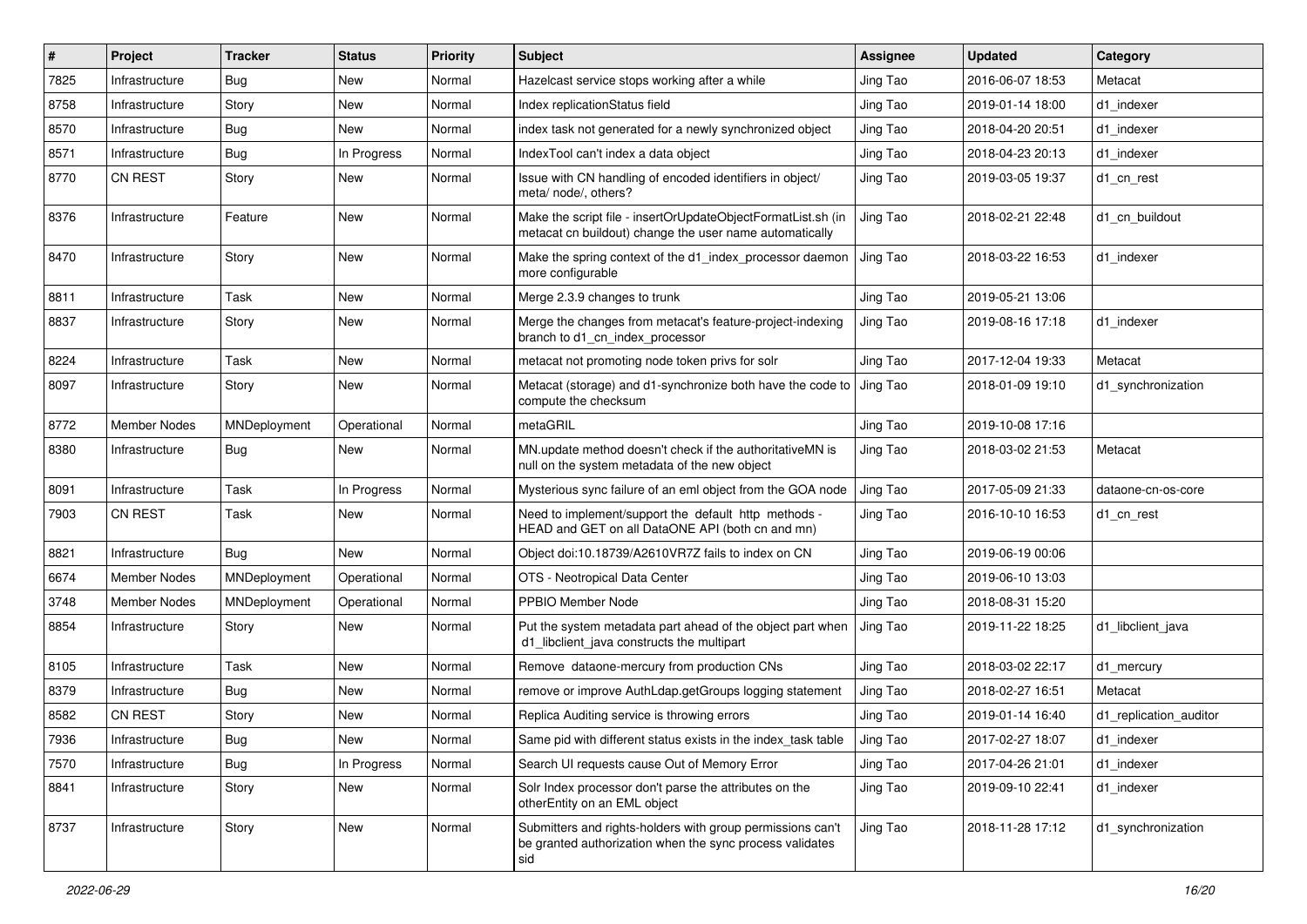| #    | Project             | <b>Tracker</b> | <b>Status</b> | <b>Priority</b> | <b>Subject</b>                                                                                         | <b>Assignee</b> | <b>Updated</b>   | Category               |
|------|---------------------|----------------|---------------|-----------------|--------------------------------------------------------------------------------------------------------|-----------------|------------------|------------------------|
| 8864 | <b>CN REST</b>      | Story          | New           | Normal          | Sychronization does not register authoritative replica entry<br>correctly                              | Jing Tao        | 2020-06-19 21:59 | d1 synchronization     |
| 8043 | Infrastructure      | <b>Bug</b>     | New           | Normal          | The origin field for EML documents isn't properly extracted<br>when references are used                | Jing Tao        | 2019-02-12 18:45 | d1_indexer             |
| 3213 | <b>Member Nodes</b> | MNDeployment   | Operational   | Normal          | University of Illinois, Chicago member node                                                            | Jing Tao        | 2020-01-23 22:42 |                        |
| 8246 | Member Nodes        | Task           | New           | Normal          | Upgrade metacat to the latest version                                                                  | Jing Tao        | 2018-04-23 16:09 |                        |
| 8782 | Infrastructure      | Story          | New           | Normal          | Upgrade OS to Ubuntu 18.04 on CNs                                                                      | Jing Tao        | 2019-03-22 18:12 |                        |
| 8104 | Infrastructure      | Task           | New           | Normal          | Upgrade postgresql jdbc jar file on Metacat                                                            | Jing Tao        | 2017-06-02 20:58 | Metacat                |
| 8102 | Infrastructure      | Task           | New           | Normal          | Upgrade postgresql jdbc jar file on Portal                                                             | Jing Tao        | 2017-06-02 20:53 | d1 portal              |
| 8103 | Infrastructure      | Task           | New           | Normal          | Upgrade the postgresql jdbc jar file on the cn context                                                 | Jing Tao        | 2017-06-02 20:56 | d1 cn service          |
| 7935 | Infrastructure      | Task           | New           | Normal          | Use a dedicated hazelcast queue as the listener to generate<br>index task                              | Jing Tao        | 2017-02-27 18:07 | d1 indexer             |
| 8850 | Infrastructure      | Bug            | New           | Normal          | v2.3.11 RdfXmlSubprocessor /<br>HttpService.getDocumentBySeriesId can be wrong                         | Jing Tao        | 2019-11-06 18:32 | d1_indexer             |
| 8796 | Infrastructure      | Story          | New           | Normal          | Various issues with service access after upgrade to 18.04                                              | Jing Tao        | 2019-05-21 12:38 |                        |
| 8247 | Member Nodes        | Task           | New           | Normal          | Verify upgraded metacat is operating correctly as a<br>production member node.                         | Jing Tao        | 2018-02-02 15:49 |                        |
| 4116 | <b>Member Nodes</b> | Task           | In Progress   | Normal          | Work with FRIM to upgrade Metacat to 2.2.1 or later                                                    | Jing Tao        | 2015-01-23 19:02 |                        |
| 3410 | Member Nodes        | Task           | New           | Normal          | Develop a Redmine Cheatsheet to help with a wider<br>REDMine user community interacting with MN issues | John Cobb       | 2012-11-30 19:36 |                        |
| 3230 | <b>Member Nodes</b> | MNDeployment   | Planning      | Normal          | ARM - Atmospheric Radiation Measurement member node                                                    | John Evans      | 2019-11-25 20:10 |                        |
| 7865 | Member Nodes        | MNDeployment   | Planning      | Normal          | Hydroshare (CUAHSI)                                                                                    | John Evans      | 2019-09-17 14:33 |                        |
| 8830 | Member Nodes        | Task           | New           | Normal          | <b>Requirements Analysis</b>                                                                           | John Evans      | 2019-08-06 14:44 |                        |
| 8683 | Member Nodes        | Story          | New           | Normal          | USGS SDC: redeploy as a v2 Slender Node with GMN                                                       | John Evans      | 2019-05-15 14:03 |                        |
| 8835 | Member Nodes        | Story          | New           | Normal          | Add ability for scanner to stop after a certain number of<br>errors                                    | John Evans      | 2019-08-12 19:16 |                        |
| 8832 | <b>Member Nodes</b> | Story          | New           | Normal          | Conflict between pyshacl and owlr on ubuntu                                                            | John Evans      | 2019-08-05 19:32 |                        |
| 8831 | Member Nodes        | Story          | New           | Normal          | Import error with schema org.data                                                                      | John Evans      | 2019-08-05 18:57 |                        |
| 8833 | <b>Member Nodes</b> | Story          | New           | Normal          | Problems utilizing pyshacl within SlenderNodes                                                         | John Evans      | 2019-08-09 18:20 |                        |
| 3596 | Infrastructure      | Task           | New           | Normal          | Fix Merritt Repository resource map typing of triple objects                                           | John Kunze      | 2013-02-19 02:27 | mn.Merritt             |
| 6562 | Member Nodes        | MNDeployment   | Operational   | Normal          | BCO-DMO                                                                                                | Laura Moyers    | 2021-12-04 00:47 |                        |
| 3537 | Member Nodes        | Task           | New           | Normal          | Contact followup on Citsci.org MN prospect                                                             | Laura Moyers    | 2014-03-28 18:03 |                        |
| 7641 | Infrastructure      | Task           | New           | Normal          | contact ONEShare                                                                                       | Laura Moyers    | 2016-02-12 16:40 | Environment.Production |
| 7612 | Infrastructure      | Task           | In Progress   | Normal          | Contact ORNLDAAC                                                                                       | Laura Moyers    | 2016-02-11 18:02 | Environment.Production |
| 4045 | Member Nodes        | Task           | In Progress   | Normal          | Conversation with Laura/Mike re USGS ScienceBase<br>planning                                           | Laura Moyers    | 2014-05-30 19:45 |                        |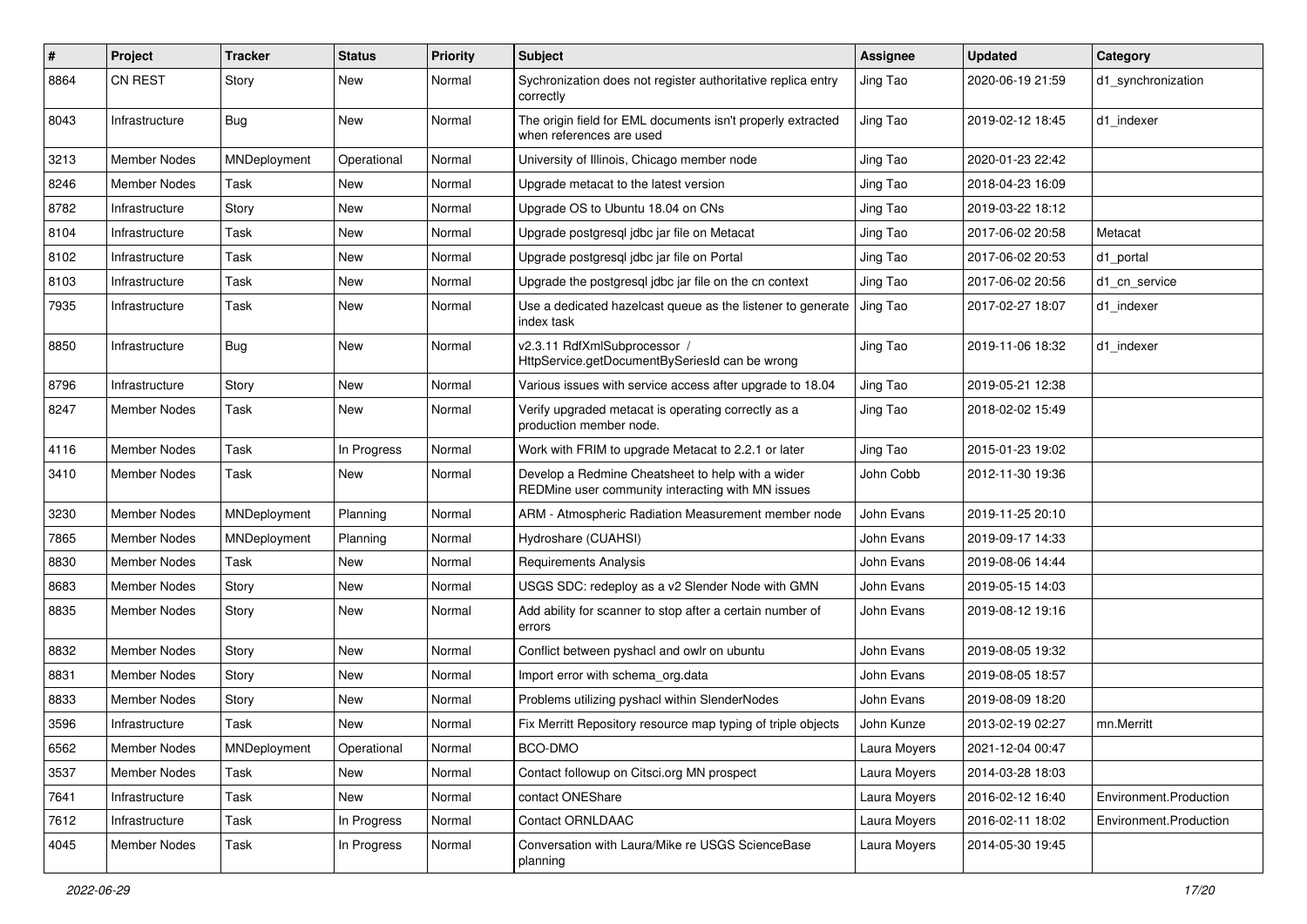| #    | Project             | <b>Tracker</b> | <b>Status</b> | <b>Priority</b> | <b>Subject</b>                                                       | <b>Assignee</b> | <b>Updated</b>   | Category               |
|------|---------------------|----------------|---------------|-----------------|----------------------------------------------------------------------|-----------------|------------------|------------------------|
| 3560 | <b>Member Nodes</b> | MNDeployment   | Operational   | Normal          | Cornell Lab of Ornithology eBird                                     | Laura Moyers    | 2018-08-06 21:12 |                        |
| 5453 | <b>Member Nodes</b> | MNDeployment   | Deferred      | Normal          | Dataverse                                                            | Laura Moyers    | 2018-07-24 16:41 |                        |
| 7512 | <b>Member Nodes</b> | MNDeployment   | New           | Normal          | ECOSCOPE - Network of Research Observatories on<br>Biodiversity      | Laura Moyers    | 2016-07-22 12:40 |                        |
| 7956 | <b>Member Nodes</b> | MNDeployment   | Operational   | Normal          | Environmental Data Initiative (EDI)                                  | Laura Moyers    | 2018-11-13 19:14 |                        |
| 3681 | <b>Member Nodes</b> | MNDeployment   | New           | Normal          | <b>EPA's Atlantic Ecology Division</b>                               | Laura Moyers    | 2016-06-23 00:10 |                        |
| 7551 | <b>Member Nodes</b> | MNDeployment   | <b>New</b>    | Normal          | FAO - Food and Agriculture Organization of the UN                    | Laura Moyers    | 2015-12-15 15:08 |                        |
| 4013 | Member Nodes        | Task           | New           | Normal          | Follow-up on plans for TERN following Oct ILTER meeting<br>in Korea  | Laura Moyers    | 2014-02-20 21:58 |                        |
| 4083 | Member Nodes        | MNDeployment   | Deferred      | Normal          | Forest Research Institute Malaysia (FRIM)                            | Laura Moyers    | 2016-06-17 19:31 |                        |
| 7992 | <b>Member Nodes</b> | Task           | New           | Normal          | <b>GINA: Document and Announce</b>                                   | Laura Moyers    | 2017-01-27 22:19 |                        |
| 7991 | Member Nodes        | Task           | New           | Normal          | GINA: Ensure MN appears on Current MNs webpage<br>(dashboard)        | Laura Moyers    | 2017-01-27 22:19 |                        |
| 7985 | Member Nodes        | Task           | New           | Normal          | GINA: Establish DataONE user identity in Production                  | Laura Moyers    | 2017-01-27 22:15 |                        |
| 7978 | Member Nodes        | Task           | New           | Normal          | GINA: Establish DataONE user identity in Testing<br>Environment      | Laura Moyers    | 2017-01-27 18:44 |                        |
| 7990 | <b>Member Nodes</b> | Task           | New           | Normal          | GINA: Mutual acceptance                                              | Laura Moyers    | 2017-01-27 22:18 |                        |
| 7976 | <b>Member Nodes</b> | Task           | New           | Normal          | GINA: Register any new object formats in all environments            | Laura Moyers    | 2017-01-27 18:45 |                        |
| 7988 | <b>Member Nodes</b> | Task           | New           | Normal          | GINA: Register MN in Production                                      | Laura Moyers    | 2017-01-27 22:16 |                        |
| 7981 | Member Nodes        | Task           | New           | Normal          | GINA: Register MN in Testing Environment                             | Laura Moyers    | 2017-01-27 18:47 |                        |
| 7984 | <b>Member Nodes</b> | Task           | New           | Normal          | GINA: Show MN as "upcoming" on the dashboard                         | Laura Moyers    | 2017-01-27 22:13 |                        |
| 7989 | <b>Member Nodes</b> | Task           | New           | Normal          | GINA: Verify CN Content and Services in Production                   | Laura Moyers    | 2017-01-27 22:18 |                        |
| 7982 | Member Nodes        | Task           | New           | Normal          | GINA: Verify CN Content and Services in Testing<br>Environment       | Laura Moyers    | 2017-01-27 18:59 |                        |
| 7987 | Member Nodes        | Task           | New           | Normal          | GINA: Verify MN Content and Services in Production                   | Laura Moyers    | 2017-01-27 22:16 |                        |
| 7980 | <b>Member Nodes</b> | Task           | New           | Normal          | GINA: Verify MN Content and Services in Testing<br>Environment       | Laura Moyers    | 2017-01-27 18:46 |                        |
| 7051 | <b>Member Nodes</b> | MNDeployment   | Operational   | Normal          | <b>GRIIDC</b> - Gulf of Mexico Research Initiative                   | Laura Moyers    | 2018-09-25 17:14 |                        |
| 3531 | <b>Member Nodes</b> | MNDeployment   | Operational   | Normal          | Gulf of Alaska Data Portal                                           | Laura Moyers    | 2018-05-15 17:40 |                        |
| 6382 | <b>Member Nodes</b> | Task           | In Progress   | Normal          | ICMBIO: Determine feasibility                                        | Laura Moyers    | 2015-11-19 17:21 |                        |
| 7552 | Member Nodes        | MNDeployment   | New           | Normal          | iDigBio - Integrated Digitized Biocollections                        | Laura Moyers    | 2016-01-05 23:45 |                        |
| 4046 | Member Nodes        | Task           | In Progress   | Normal          | Laura to check with Mike re USGS-NWRC planning                       | Laura Moyers    | 2013-11-03 21:43 |                        |
| 7607 | Infrastructure      | Task           | New           | Normal          | LTER EUROPE refuses the production CN from harvesting<br>log records | Laura Moyers    | 2016-06-09 16:34 | Environment.Production |
| 7924 | Member Nodes        | MNDeployment   | New           | Normal          | LTER-Spain network                                                   | Laura Moyers    | 2016-11-21 14:49 |                        |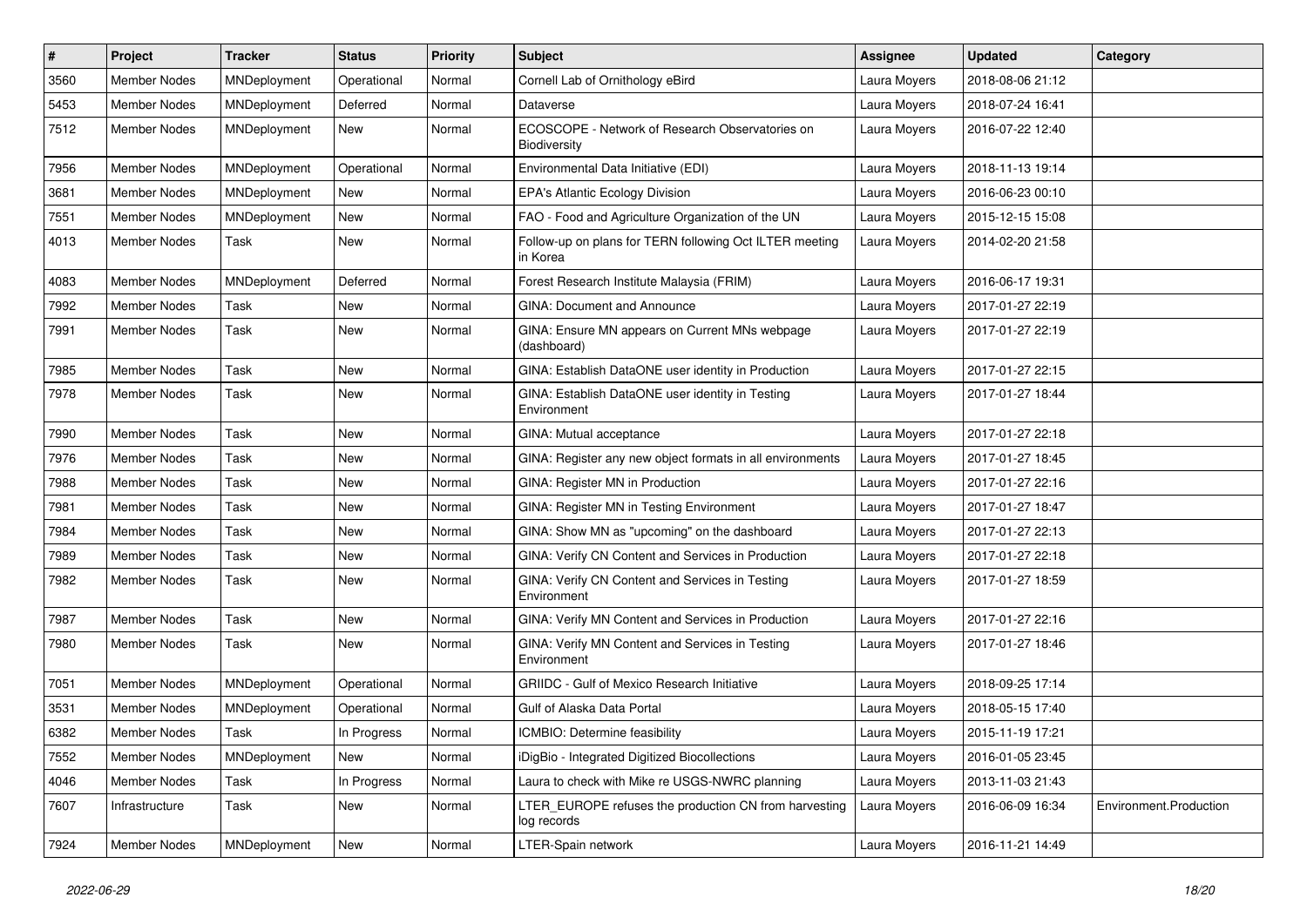| $\#$ | Project             | <b>Tracker</b> | <b>Status</b> | <b>Priority</b> | <b>Subject</b>                                                                     | Assignee             | <b>Updated</b>   | Category               |
|------|---------------------|----------------|---------------|-----------------|------------------------------------------------------------------------------------|----------------------|------------------|------------------------|
| 3708 | <b>Member Nodes</b> | MNDeployment   | Operational   | Normal          | Minnesota Population Center                                                        | Laura Moyers         | 2018-08-06 19:43 |                        |
| 7666 | Infrastructure      | Bug            | New           | Normal          | mnTestMPC repeating attempts to set replica status to<br><b>FAILED</b>             | Laura Moyers         | 2016-02-25 21:44 | Environment.Stage1     |
| 3686 | Member Nodes        | MNDeployment   | Deferred      | Normal          | Movebank for Animal Tracking Data                                                  | Laura Moyers         | 2013-12-05 19:31 |                        |
| 7606 | Infrastructure      | Task           | In Progress   | Normal          | NRDC does not trust the CN certificate for log harvesting                          | Laura Moyers         | 2016-04-06 16:14 | Environment.Production |
| 7640 | Infrastructure      | Story          | <b>New</b>    | Normal          | <b>ONEShare failing with ServiceFailure</b>                                        | Laura Moyers         | 2016-02-12 16:39 | Environment.Production |
| 7553 | Member Nodes        | MNDeployment   | <b>New</b>    | Normal          | OOI - Ocean Observatories Initiative                                               | Laura Moyers         | 2018-01-25 17:51 |                        |
| 3844 | <b>Member Nodes</b> | MNDeployment   | <b>New</b>    | Normal          | Oregon Explorer program at OSU                                                     | Laura Moyers         | 2015-11-19 17:22 |                        |
| 7611 | Infrastructure      | Story          | <b>New</b>    | Normal          | ORNLDAAC fails during log aggregation                                              | Laura Moyers         | 2016-01-26 16:39 | Environment.Production |
| 7712 | Infrastructure      | Story          | <b>New</b>    | Normal          | Sanparks fails during LogAggregation                                               | Laura Moyers         | 2016-04-06 16:43 | Environment.Production |
| 4296 | <b>Member Nodes</b> | MNDeployment   | <b>New</b>    | Normal          | Sierra Nevada Global Change Observatory Member Node                                | Laura Moyers         | 2017-01-30 17:01 |                        |
| 8030 | <b>Member Nodes</b> | MNDeployment   | <b>New</b>    | Normal          | <b>UCAR Research Data Archive</b>                                                  | Laura Moyers         | 2018-04-16 17:39 |                        |
| 7082 | <b>Member Nodes</b> | MNDeployment   | Operational   | Normal          | USGS Science Data Catalog (SDC)                                                    | Laura Moyers         | 2018-10-09 16:27 |                        |
| 5450 | Member Nodes        | Task           | In Progress   | Normal          | (Waiting for) USC to complete development of MN stack<br>(derived from GMN)        | Laura Moyers         | 2018-08-31 15:26 |                        |
| 7550 | <b>Member Nodes</b> | Task           | <b>New</b>    | Normal          | GoA portal not copying to KNB                                                      | Lauren Walker        | 2015-12-14 21:41 |                        |
| 7899 | Member Nodes        | Task           | New           | Normal          | R2R: modify searchUI to accommodate composite data<br>density with cruise paths    | Lauren Walker        | 2016-10-05 03:51 |                        |
| 7900 | <b>Member Nodes</b> | Task           | <b>New</b>    | Normal          | R2R: modify searchUI to accommodate cruise path display<br>for single data package | Lauren Walker        | 2016-10-04 23:43 |                        |
| 3236 | <b>Member Nodes</b> | MNDeployment   | <b>New</b>    | Normal          | <b>UCNRS</b> member node                                                           | Mark Schildhauer     | 2013-01-30 20:59 |                        |
| 1159 | Infrastructure      | Task           | In Progress   | Normal          | Add description of Group creation and management to<br>design specs.               | <b>Matthew Jones</b> | 2014-10-01 20:47 |                        |
| 1527 | Infrastructure      | Task           | <b>New</b>    | Normal          | Allow AccessPolicy to be set for groups                                            | Matthew Jones        | 2014-10-01 20:47 |                        |
| 7629 | Member Nodes        | MNDeployment   | Operational   | Normal          | Arctic Data Center - Data and Software about the Arctic                            | <b>Matthew Jones</b> | 2018-01-10 17:53 |                        |
| 8614 | <b>Member Nodes</b> | Task           | <b>New</b>    | Normal          | BCO-DMO: testing the member node                                                   | Matthew Jones        | 2018-06-13 15:48 |                        |
| 3207 | <b>Member Nodes</b> | MNDeployment   | Deferred      | Normal          | <b>BIOTA - FAPESP MN</b>                                                           | <b>Matthew Jones</b> | 2016-06-17 19:32 |                        |
| 4038 | Infrastructure      | Feature        | <b>New</b>    | Normal          | change default replication implementation                                          | <b>Matthew Jones</b> | 2014-10-01 21:26 | d1 replication         |
| 1481 | Infrastructure      | Task           | New           | Normal          | Clarify spec that groups can own objects                                           | Matthew Jones        | 2014-10-01 20:47 |                        |
| 1485 | Infrastructure      | Task           | New           | Normal          | Clean up authn requirements listing                                                | <b>Matthew Jones</b> | 2014-10-01 20:47 |                        |
| 3208 | <b>Member Nodes</b> | Task           | <b>New</b>    | Normal          | Collate node application metadata for the BIOTA - FAPESP<br>MN                     | <b>Matthew Jones</b> | 2015-12-03 19:36 |                        |
| 3212 | <b>Member Nodes</b> | Task           | New           | Normal          | Collect metadata for the Taiwan TERN member node                                   | Matthew Jones        | 2014-02-20 21:58 |                        |
| 1467 | Infrastructure      | Task           | In Progress   | Normal          | Complete d1_schema changes for Authz and Authn.                                    | <b>Matthew Jones</b> | 2014-10-01 20:47 | Documentation          |